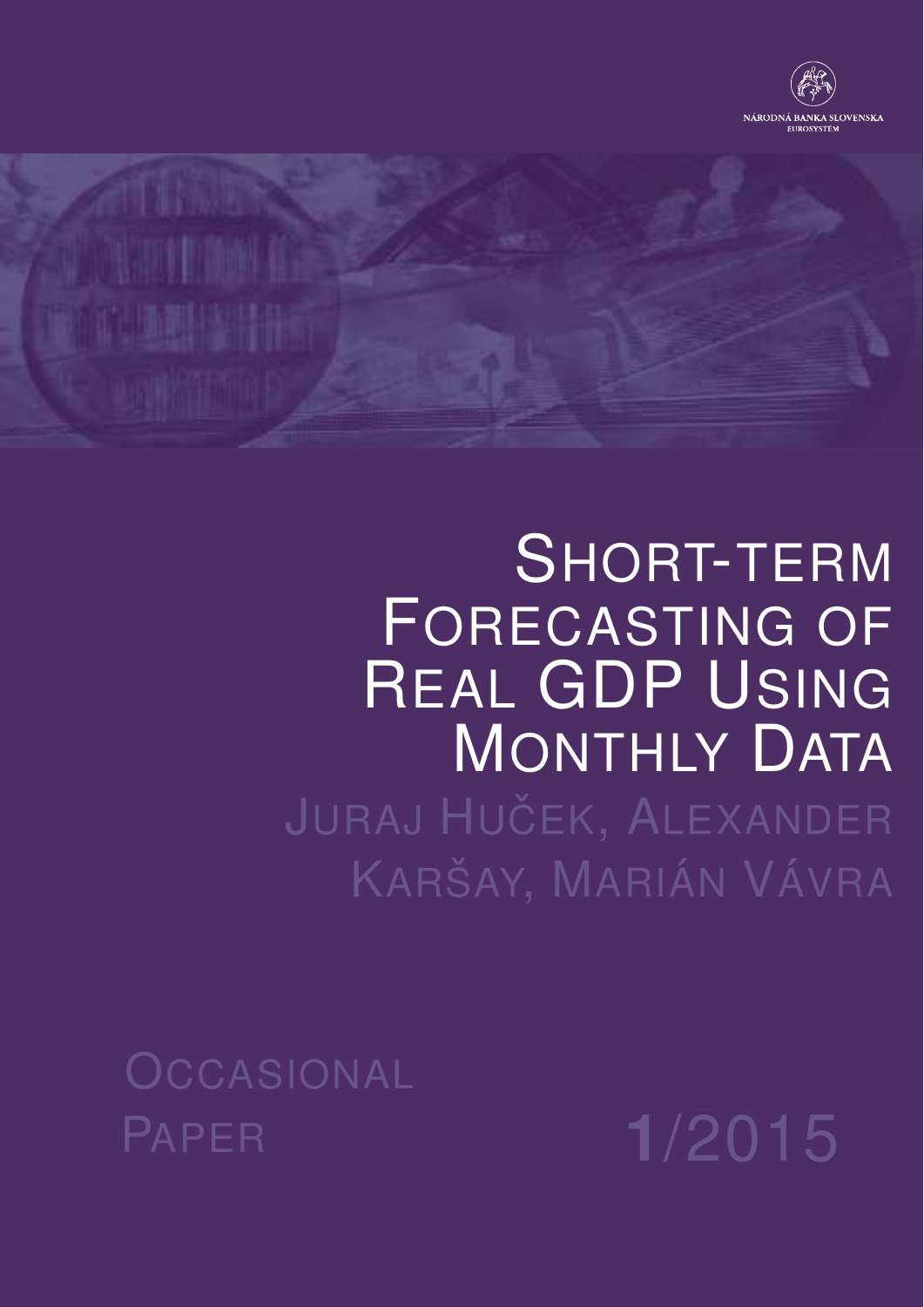

© National Bank of Slovakia www.nbs.sk Imricha Karvaša 1 813 25 Bratislva

research@nbs.sk

July 2015

ISSN 1337-5830

The views and results presented in this paper are those of the authors and do not necessarily represent the official opinions of the National Bank of Slovakia.

All rights reserved.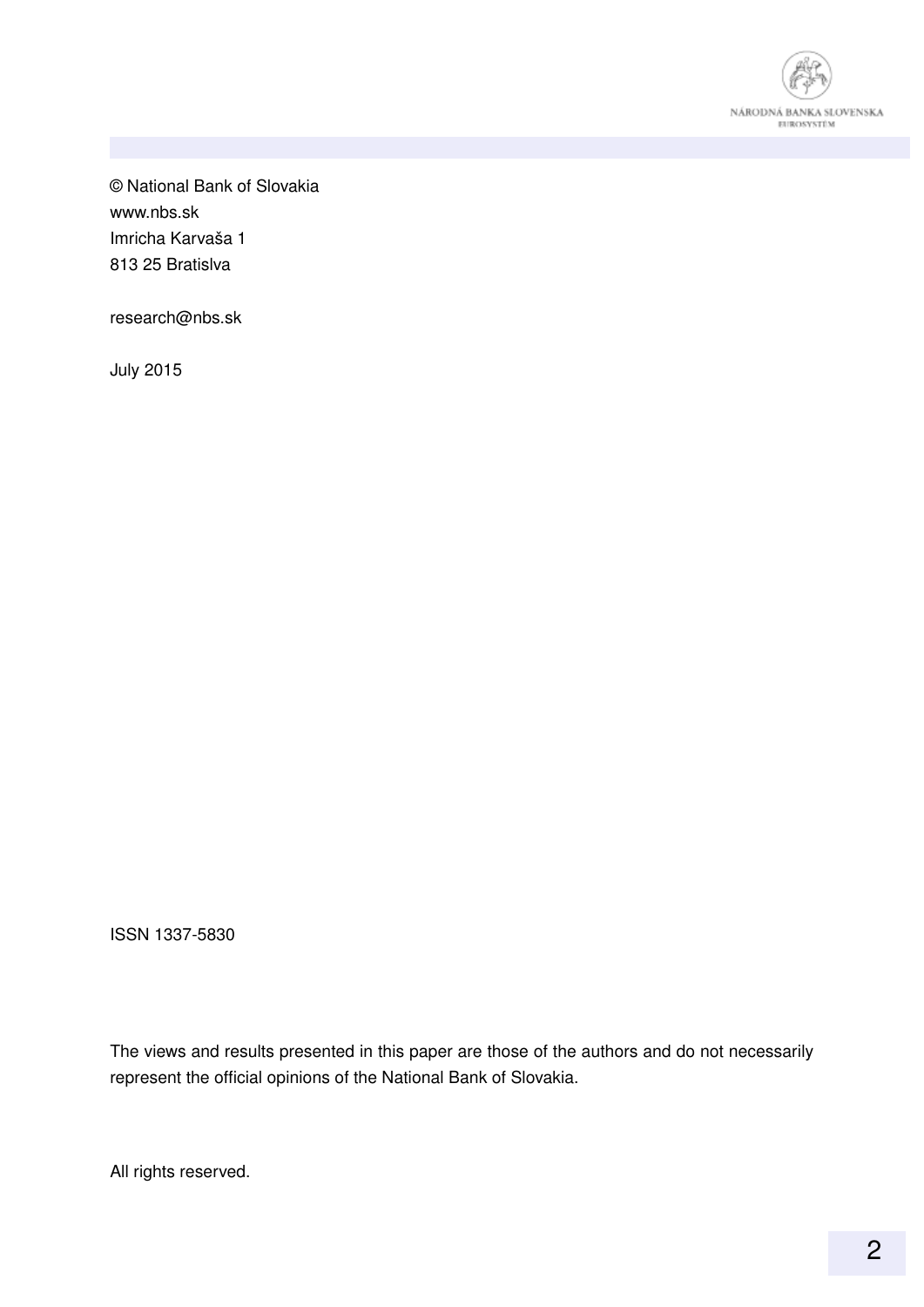

### Short-term Forecasting of Real GDP Using Monthly Data<sup>1</sup>

Occasional paper NBS

Juraj Huček, Alexander Karšay, Marián Vávra<sup>2</sup>

#### Abstract

This occasional paper considers the problem of forecasting, nowcasting, and backcasting the Slovak real GDP growth rate using approximate factor models. Three different versions of approximate factor models are proposed. Forecast comparison with other models such as bridge equation models and ARMA models is also provided. Our results reveal that factor models clearly outperform an ARMA model and can compete with bridge models currently used at the Bank. Therefore, we tend to incorporate factor models into the regular forecasting process at the Bank. Finally, we hold the view that future research should be devoted to further improvements of bridge models since these models are simple to construct, easy to understand, and widely used in central banks.

JEL classification: C22, C38, C52, C53, E27 Key words: factor models, principal components, bridge equations, short-term forecasting, GDP.

Downloadable at http://www.nbs.sk/en/publications-issued-by-the-nbs/working-papers

 $1$ We would like to thank Peter Tóth and Miroslav Gavura for useful comments and interesting suggestions. Responsibility for any errors is ours alone.

<sup>&</sup>lt;sup>2</sup> Marián Vávra, Research Department of the NBS, marian.vavra@nbs.sk; Juraj Huček, Economic and Monetary Analyses Department of the NBS, juraj.hucek@nbs.sk; Alexander Karšay, Economic and Monetary Analyses Department of the NBS, alexander.karsay@nbs.sk.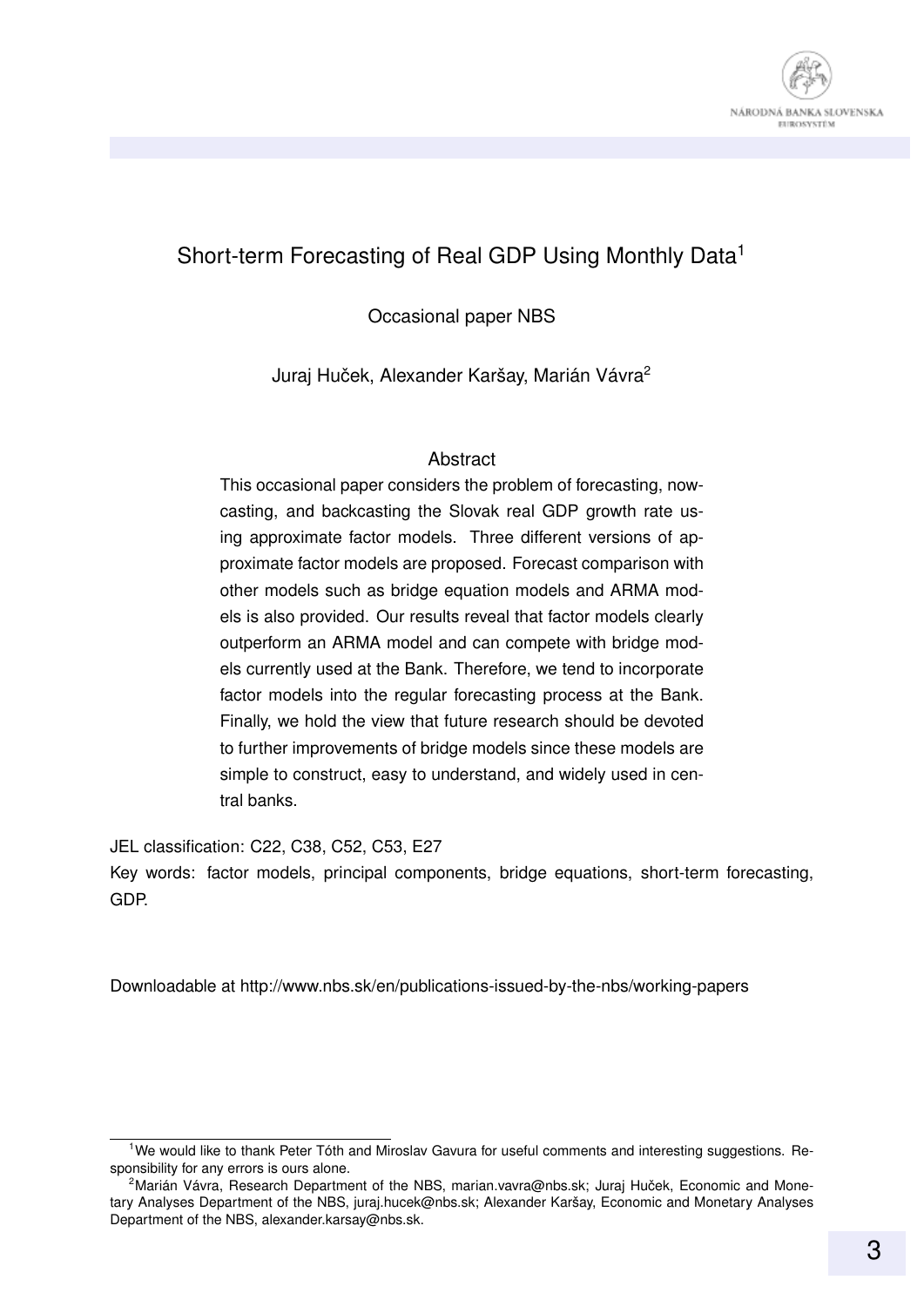### **1. INTRODUCTION**

Economic policy decisions are based on the expected development of key economic variables. However, some of these variables, for instance real GDP and other National Accounts indicators, are available to policy makers with a substantial delay (approximately 10 weeks). Therefore, early and accurate estimates of GDP figures is of the key importance for policy makers.

Since the influential work of Stock and Watson (2002a,b), factor modelling has received considerable attention in the forecasting literature. These models offer three main advantages over other econometric models and/or methods which make them popular. First, factor models can deal with many economic variables (predictors) without running into a dimensionality problem (see, e.g., Stock and Watson (2002a,b); Bai and Ng (2008)). However, one of the main problems with the current state of factor modelling is the selection of relevant variables (see Boivin and Ng (2006)). Second, this class of models can eliminate the effect of idiosyncratic shocks and measurement errors contaminating economic series. As a result, factors can yield better information about the state of the economy to policy makers (see, e.g., Chauvet (1998); Kapetanios (2004)). Third, empirical evidence suggests that factor models can (in some cases) outperform other forecasting models and/or methods (see Stock and Watson (2002b); Camba-Mendez and Kapetanios (2005); or Banerjee and Marcellino (2006)).

The main task of this occasional paper is twofold. First, we construct small approximate factor models for forecasting, nowcasting and backcasting the Slovak real GDP growth rate. Second, we compare the performance of approximate factor models with existing forecasting models routinely used at the NBS (i.e. bridge equation models and ARMA models).

The paper is organized as follows. A brief description of approximate factor models altogether with other competing forecasting models is given in Sections 2 and 3. A dataset, consisting of 70 monthly economic indicators, is described in Section 4. A quasi-real time evaluation of the forecast performance of the selected models is presented in Sections 5. Section 6 concludes and summarizes.

## **2. FACTOR MODELS**

### **2.1 INTRODUCTION**

Consider an  $(N\times1)$  vector of stationary monthly economic data collected in  $x_t = (X_{1,t}, \ldots, X_{N,t})'$ for  $t=1,\ldots,T.^3$  Variables in  $\boldsymbol{x}_t$  are assumed to be decomposed into two components: a com-

<sup>&</sup>lt;sup>3</sup>Note that factor models can deal with mixed frequency data as well. However, since our main task is to construct a model for monthly updates of the real GDP figures, a mixed frequency approach is not considered here. The interested reader is referred to Armesto et al. (2010) for a discussion.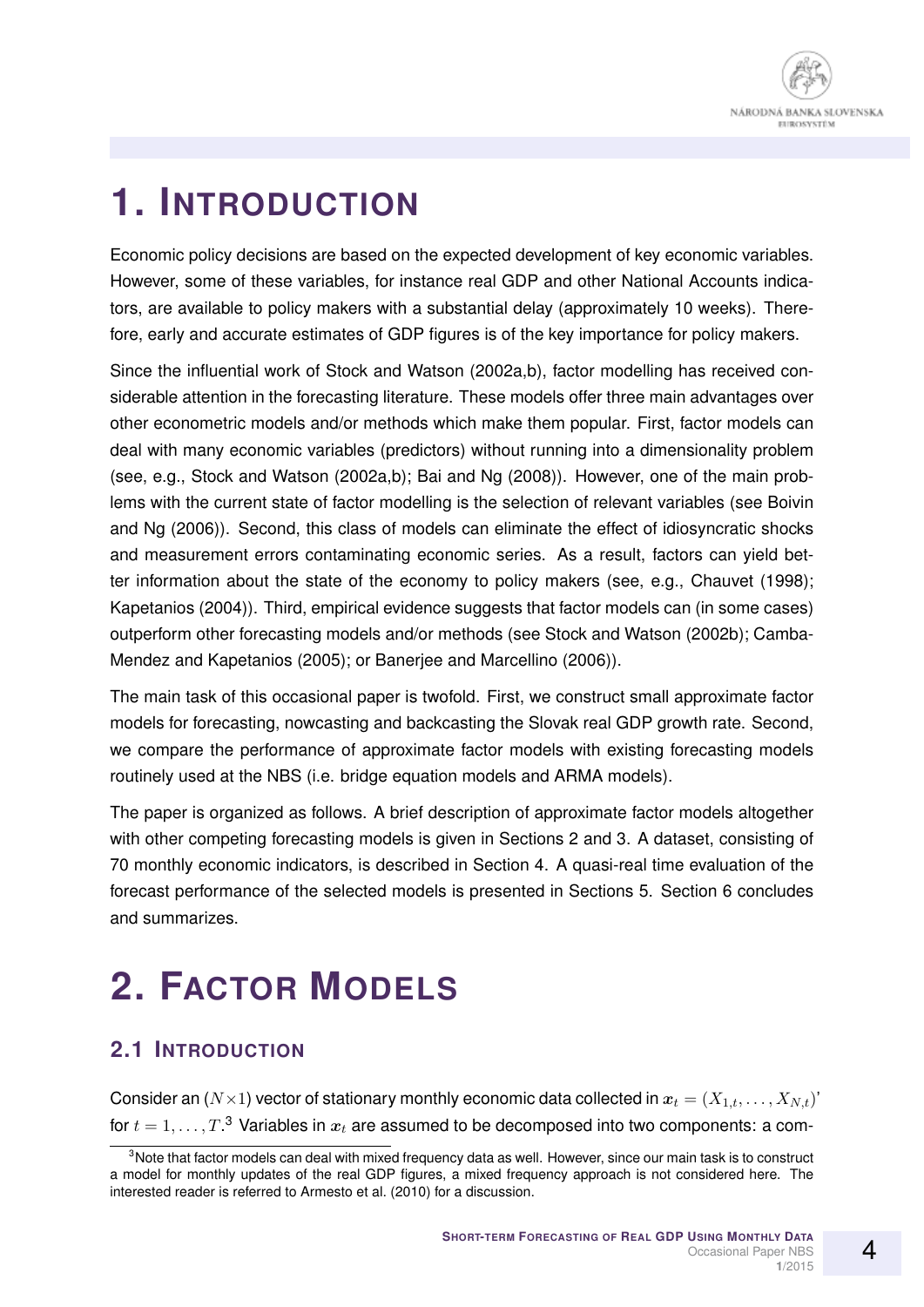mon component (consisting of a small number of factors) and an idiosyncratic shock component

$$
x_t = \mu + \Lambda f_t + u_t, \qquad (1)
$$

where  $\bm{\mu}$  is an  $(N\times1)$  vector of intercepts,  $\bm{\Lambda}$  denotes an  $(N\times k)$  loading matrix and  $\bm{f}_t$  represents a  $(k \times 1)$  vector of common factors such that  $k \ll N$ .<sup>4</sup> It is usually assumed that  $u_t \sim NID(0, \Omega_u)$ , where  $\Omega_u$  is a (diagonal) variance-covariance matrix.<sup>5</sup> The law of motion of common factors is assumed to follow a (linear) VAR process given by

$$
\boldsymbol{f}_t = \sum_{i=1}^p \boldsymbol{A}_i \boldsymbol{f}_{t-i} + \boldsymbol{\epsilon}_t, \tag{2}
$$

where  $A_i$  are  $(k\times k)$  parameter matrices and  $\epsilon_t$  is a  $(k\times 1)$  error vector such that  $\epsilon_t$   $\sim$  $NID(0, \Omega_{\epsilon})$ , where  $\Omega_{\epsilon}$  is a variance-covariance matrix. In the last step, the estimated (monthly) factors are temporarily aggregated and linked to the quarterly real GDP growth rates using, for instance, a simple linear ARX model given by

$$
y_{\tau} = c + \sum_{j=0}^{q} \beta'_j \mathbf{f}_{\tau-j}^* + \phi y_{\tau-1} + \eta_{\tau}, \tag{3}
$$

where  $y_\tau$  denotes the real GDP growth rate at time  $\tau, \, \eta_t \sim NID(0,\sigma_\eta^2),$  and  $\bm{f}^*_{\tau-j}$  represents the lagged aggregated common factors.<sup>6</sup>

Banbura et al. (2010, pp. 12-15) show that the system of equations (1)–(3) can be written into a linear state-space model. Doz et al. (2011), among others, show that this types of models can be estimated via a quasi maximum likelihood (QML) method.<sup>7</sup> The QML method of (largescale) dynamic factor models proceeds in two-steps. In the first step, the latent common factors in (1) are approximated using principal components. In the second step, the whole state-space model is estimated using some numerical optimization procedure where partly observed or missing observations are approximated (updated) via a kalman filter.

In contrast to the above described dynamic factor model, we focus on the approximate factor model (AFM) here. There are three conceptual differences between DFM and AFM. First, the DFM works with common (hidden) factors, whereas the AFM is based on principal components calculated from the variance-covariance matrix of  $x_t$ . Although principal components and common factors are not the same quantities, it can be shown that under mild regular conditions such that a number of observations  $T$  and a number of economic variables  $N$  tend to infinity and that idiosyncratic shocks are only (weakly) cross- and serially-correlated, Bai (2003) es-

<sup>&</sup>lt;sup>4</sup>Note that  $\Lambda$  allows for a partition (structural restrictions) in order to distinguish among nominal, real, financial or global factors (see Banbura et al. (2010) among others).

<sup>&</sup>lt;sup>5</sup>Note, however, that some weak cross- and serial-correlation of shocks is possible to incorporate into the model.  $6$ The interested reader is referred to Drost and Nijman (1993) for details about temporal aggregation of stochastic processes.

 $<sup>7</sup>$ Note that some technical details of the above described state-space model are omitted for the sake of simplicity.</sup>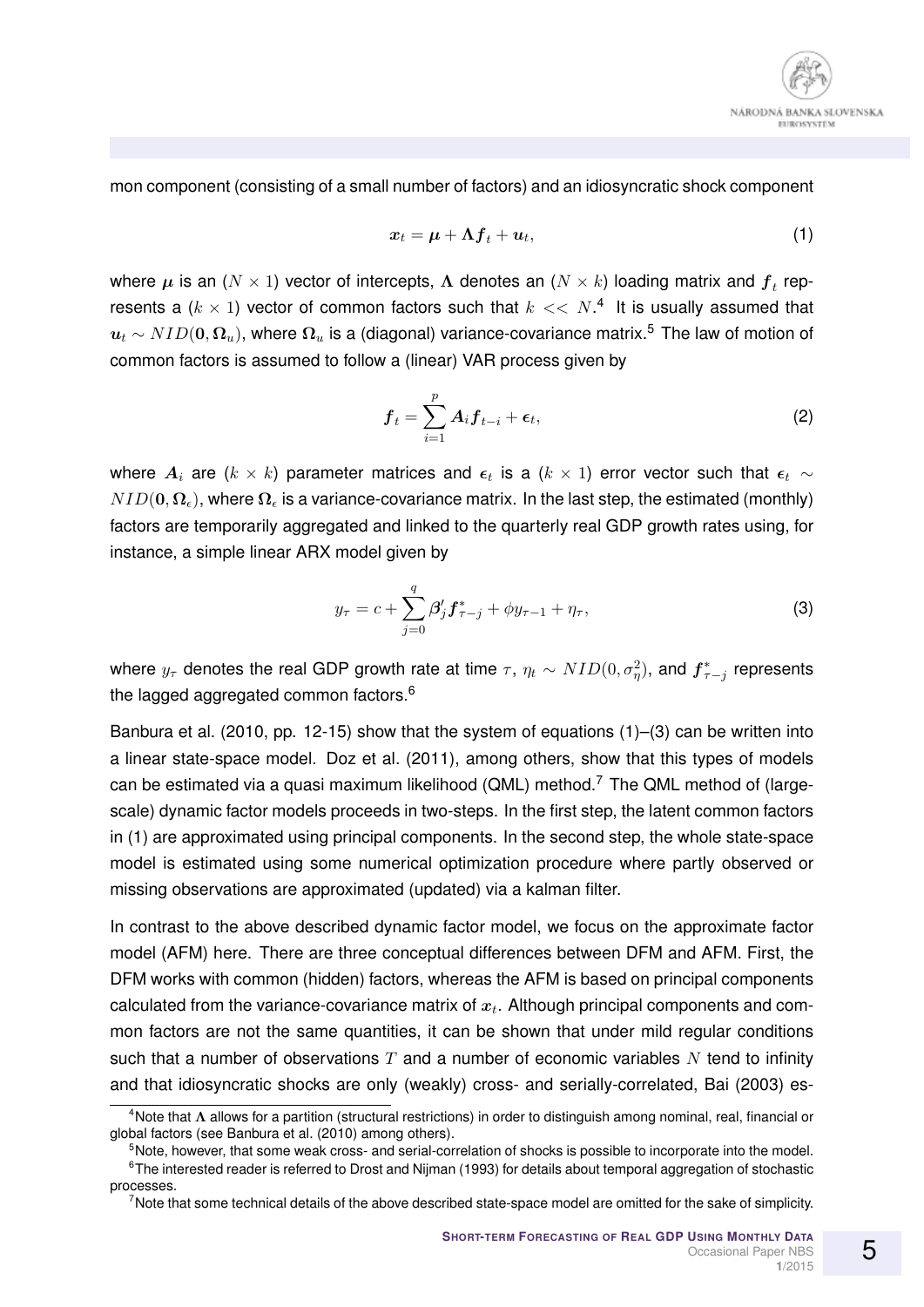tablished consistency of principal components as an estimator of latent common factors. $8$  As a result, dealing with factors and principal components is asymptotically equivalent. What is more, although assumptions about  $T$  and  $N$  may seem to be too strong for most of macroeconomic applications, Tanaka and Kurozumi (2012) found that a principal component estimator performs well even when  $N$  is small (which is exactly our case). Second, the ragged edges in data are fixed by a kalman filter in the case of DFM, whereas by ARMA models applied to individual variables in the case of AFM. Third, the DFM is estimated simultaneously using, for instance, the QML method, whereas all equations in the AFM are estimated separately (step by step). This fact significantly reduces the computational burden and improves the robustness of the approximate factor models.<sup>9</sup>

#### **2.2 APPROXIMATE FACTOR MODELS IN A NUTSHELL**

Approximate factor models are constructed in the following steps:

- **Step 0** Consider an  $(N \times 1)$  vector of second-order stationary, short-range dependent, realvalued, balanced, and standardized economic indicators collected in  $\bm{z}_t = (z_{1,t}, \dots, z_{N,t})',$ for  $t\in\{1,\ldots,T\}.$ <sup>10</sup>
- **Step 1** Since economic variables are both cross- and serially-correlated, the principal components (approximate factors) are calculated from the (long-run) variance-covariance matrix of standardized economic variables (i.e. all variables have zero means and unit variances). Motivated by the literature on estimation of the long-run variance in the presence of weak dependence (see Newey and West (1987, 1994)), the following estimator is used

$$
\hat{\Sigma} = \hat{\Gamma}_0 + \sum_{j=1}^h w(j/h)(\hat{\Gamma}_j + \hat{\Gamma}'_j),
$$
\n(4)

where  $w(\cdot)$  are the Bartlett weights, h is a real-valued bandwidth such that  $h \to \infty$  and  $h/T \rightarrow 0$  as  $T \rightarrow \infty$ , and  $\hat{\mathbf{\Gamma}}_j = T^{-1} \sum_{t=j+1}^T \boldsymbol{z}_t \boldsymbol{z}_t'$  $t_{t-j}^{'}$  denotes a sample vector autocovariance at lag j.

 $\textbf{Step 2} \text{ Calculate the first } k \text{ components } \hat{\bm{f}}_t = (\hat{f}_{1,t}, \dots, \hat{f}_{k,t})'$  from the long-run variance-covariance matrix  $\hat{\Sigma}$ . Among the various methods available in the literature, the following rules for selecting k are popular in the literature: (i) the variance rule; (ii) the average-root rule; or (iii) the broken-stick rule. For a detailed discussion of these rules the reader is referred

<sup>&</sup>lt;sup>8</sup>See also Stock and Watson (2002a) for a discussion.

 $9$ Our choice of focusing on the AFM is partly motivated by the results of Arnoštová et al. (2011) who found that approximate models (slightly) outperform many other forecasting models and/or methods used at the Czech National Bank for short-term forecasting of real GDP. Considering a high degree of similarities between the Czech and Slovak economies, we hold the view that approximate factor models might be a good starting point in factor modelling at the National Bank of Slovakia.

<sup>&</sup>lt;sup>10</sup>A balanced panel of data is assumed here only for simplicity of exposition. See Section 4 for details how we deal with ragged edges in data.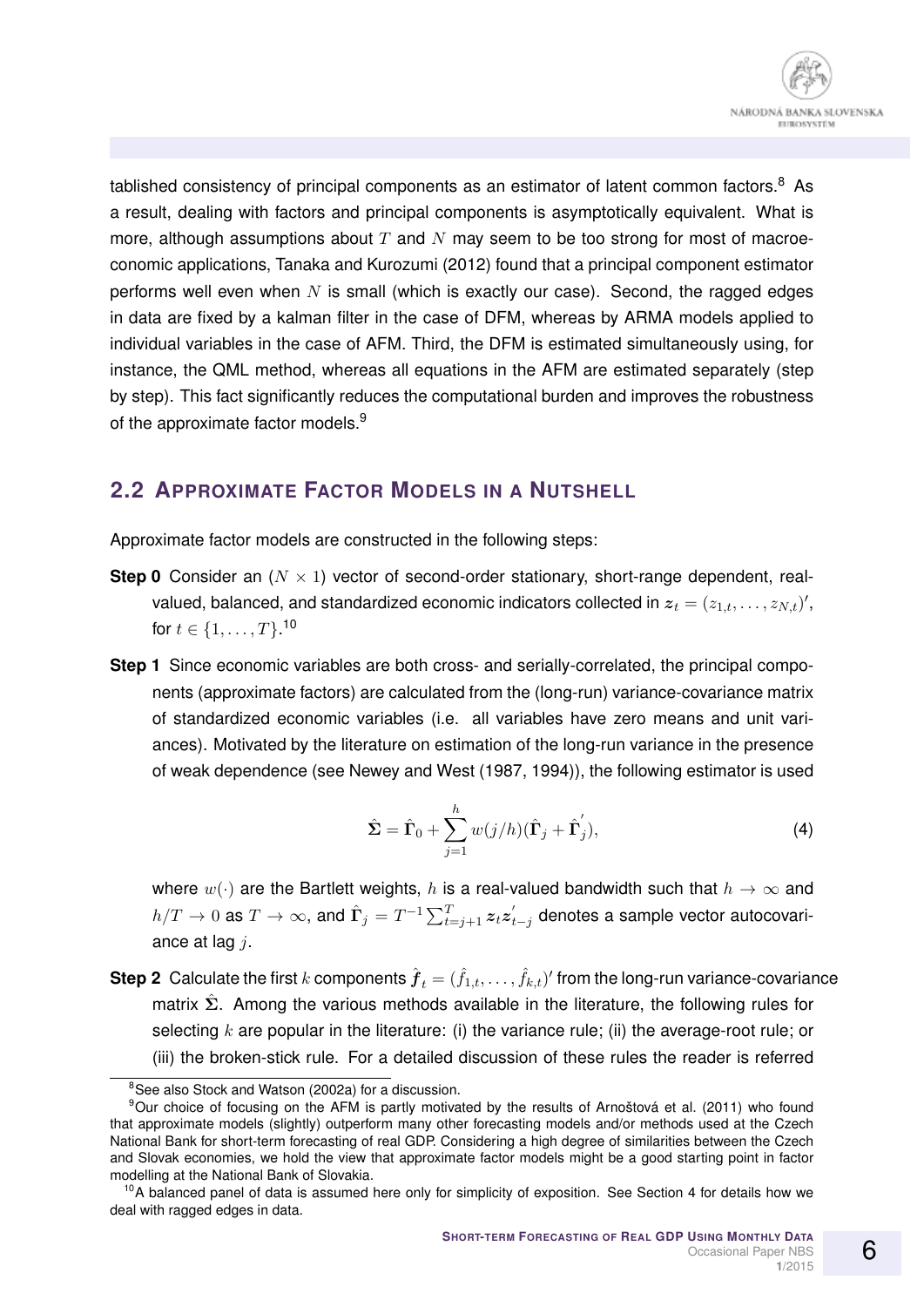to Jolliffe (2005, Ch. 6). Based on findings in Yamamoto (2015) who showed that structural instability in economic variables inflates a number of selected principal components (factors) and thus produces spurious (non-useful) factors. Therefore, only a moderate number of economic variables considered in our study (see Table 1) and set  $k \in \{1, 2\}$ .

- **Step 3** Since the principal components calculated from monthly data are uncorrelated each other (due to an orthogonality condition of the eigenvectors), we can use finite-order AR models for forecasting individual principal components  $m \in \{1, \ldots, 9\}$  months ahead.<sup>11</sup> Note that m depends on the setup of the forecasting exercise. The lag order  $p$  is determined by means of the Bayesian information criterion (BIC), defined according to Method 1 of Ng and Perron (2005), with the maximum allowable order sets equal to  $\bar{p} = |8(T / 100)^{1/4}|$ .<sup>12</sup> The same method of balancing is used both for approximate factor and bridge equation models. Finally, a series of monthly principal components  $\{\hat{\bm{f}}_t\}$  is temporarily aggregated to quarterly figures  $\{\hat{\pmb{f}}_{\tau}^*\}.$
- **Step 4** Finally, identify and estimate, a simple ARX model for the target variable (i.e. the real GDP growth rate)

$$
y_{\tau} = c + \sum_{j=0}^{q} \gamma_j' \hat{\boldsymbol{f}}_{\tau-j}^* + \phi y_{\tau-1} + \beta d_{\tau} + \eta_{\tau}, \tag{5}
$$

 $y_{\tau-j}$  denotes the lagged dependent variable,  $\hat{\boldsymbol{f}}_\tau^*$  $\tilde{\tau}_{\tau-j}$  represents a vector of calculated principal components at lag j,  $d_{\tau}$  stands for a dummy variable taking 1 for  $\tau = 2007Q4$ , -1 for  $\tau = 2008Q1$  and zero otherwise,  $\eta_{\tau}$  is an error term. The lag order q are determined by means of the BIC according to Method 1 of Ng and Perron (2005), with the maximum allowable orders set equal to  $\bar{q} = |8(T / 100)^{1/4}|$ . The forecast of the real GDP figures is based on the estimated parameters from the above equation and predicted and aggregated principal components (see the previous step).

#### **2.3 SELECTION OF VARIABLES**

A practical question in factor modelling is how much data are really needed for forecasting the target variable (the real GDP growth rates in our case). Boivin and Ng (2006) found that extending the dataset by variables bearing little information about the target variable does not have to improve the forecast accuracy of factor models at all. For this reason, three different ways of determining an appropriate set of economic variables are considered here: (i) an expert judgement approach; (ii) a stepwise regression; and (iii) a least absolute shrinkage and selection approach.

<sup>&</sup>lt;sup>11</sup>Note that the maximal forecast horizon of  $m$  depends on the specification of the approximate factor model, namely the lag order  $q$  in (2).

 $12|A|$  denotes an integer part of A.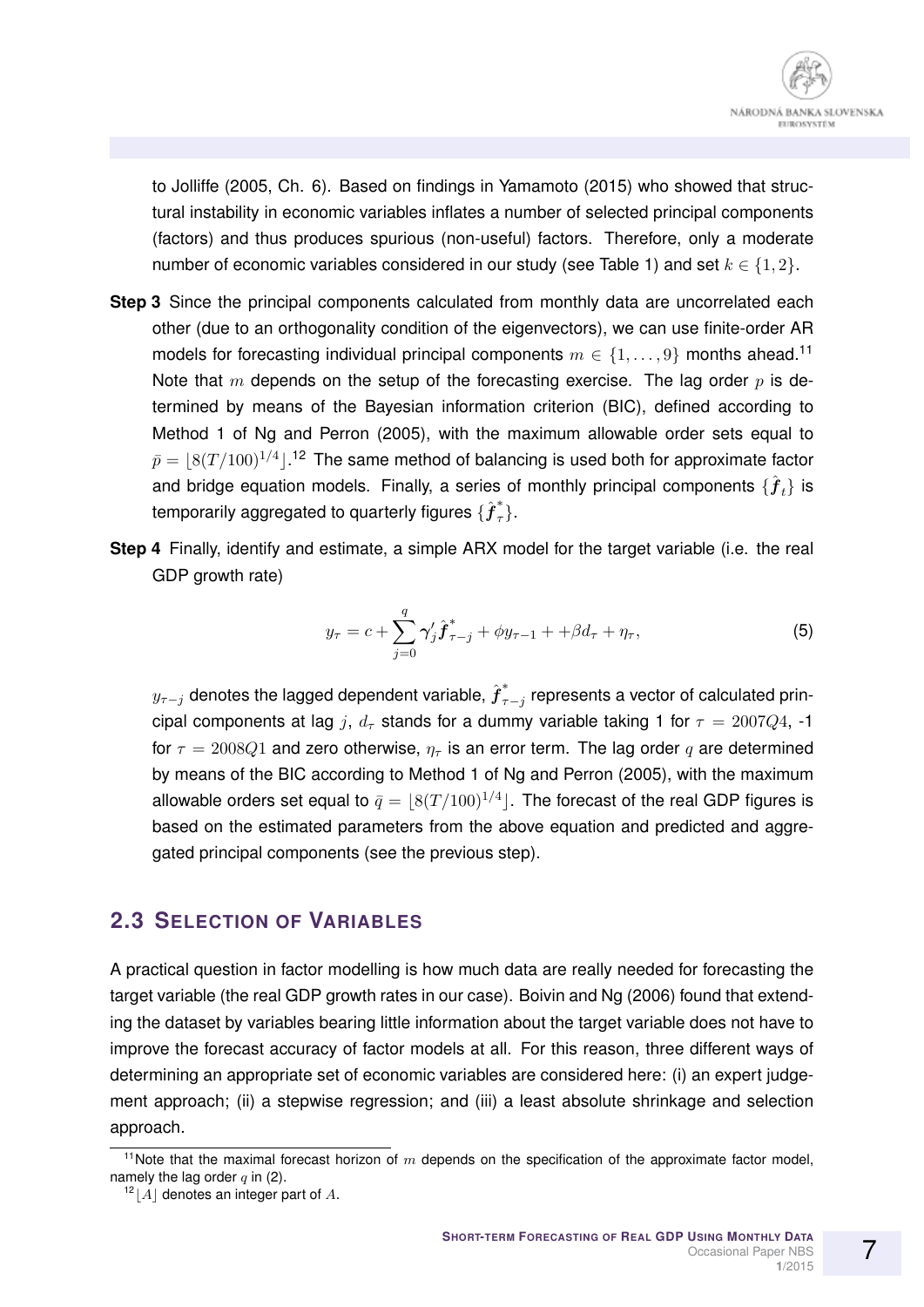

**Expert Judgement:** The indicators within this approach were selected in a way which aims to maximize pairwise correlations with GDP within six data categories of indicators (see Table 5). Indicators with strong cross-correlations within the same category were considered quasi-duplicates and only the ones with the strongest relation to GDP were finally selected, even if their weaker duplicates had a stronger correlation with GDP than the best performing indicators in other categories.

**Stepwise Regression:** Stepwise regression is a systematic method for adding and removing predictors from a regression model based on statistical significance (usually a standard  $F$ -test). The method starts with an initial model – a linear regression of  $y_t$  (i.e. the real GDP growth rate) on the vector of control variables (denoted as  $w_t$ ).<sup>13</sup> Then, in each iteration the p-value of the Fstatistic is computed to test models with and without new predictors.<sup>14</sup> The method terminates once no single step improves the model fit.

**Least Absolute Shrinkage and Selection Method** Another method which has become popular for selecting the relevant economic variables is the least absolute shrinkage and selection operator (LASSO). The main advantage of this approach is that it performs the selection and shrinkage simultaneously. Let  $RSS$  be the sum of squared residuals from a regression of  $y_t$ (i.e. the real GDP growth rate) on regressors  $x_{i,t}$ , for  $i = 1, ..., N$ . The LASSO estimator is a solution to the following problem

$$
\min_{\alpha,\beta} RSS + \lambda \sum_{j=1}^{M} |\beta_j|,
$$

where  $\lambda > 0$  is a penalty term controlling for shrinkage, meaning a number of "useful" regressors and  $\beta$  and  $\alpha$  are parameter vectors. In our case, the  $\lambda$  parameter is set in such a way to get (approximately) 10 key economic variables for forecasting real GDP.

#### **2.4 EMPIRICAL RESULTS**

Three versions of approximate factor models are considered in this paper, each of them differs according to how the key economic variables are selected. In the first factor model, denoted as "AFM 1", the selection of variables is purely on expert judgement. The final set of economic variables can be found in Table 1 (left-panel). In the third factor model, denoted as " AFM 3", the selection of key economic variables results from a union of selected variables from both the stepwise regression and the LASSO method. The final set of economic variables can be

<sup>&</sup>lt;sup>13</sup>The control group consists of the following indicators: Industrial confidence indicator, Turnover in selected branches (sa, current prices), Industrial production (DE, sa), Industry confidence indicator (production expectations, sa), Ifo DE (expectations), Eurozone manufacturing PMI, composite index.

<sup>&</sup>lt;sup>14</sup>The cut-off p-value is set to 0.10 in our case.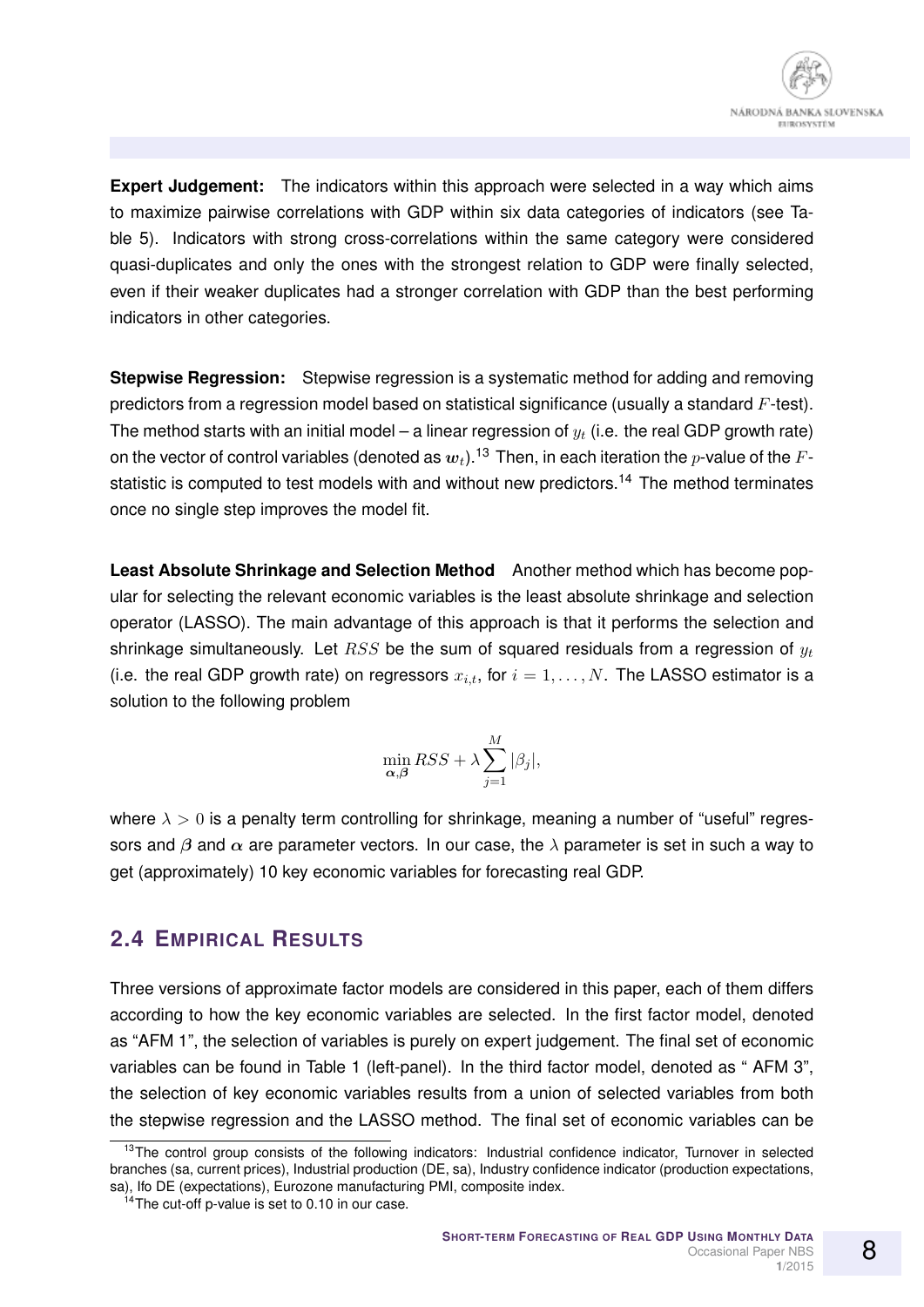

found in Table 1 (right-panel). Lastly, in the case of the second factor model, denoted as "AFM 2", the full set of 70 economic variables is split into two sub-sets according to their relationship to real GDP. In particular, we distinguish between coincident and leading indicators. As in the previous model, the final two sets of economic variables result from a union of the selected variables from both the stepwise regression and the LASSO method for each group. The final sets of economic variables can be found in Table 1 (middle-panel). The calculated principal components from all approximate factor models are presented in Figure 1.



Figure 1: Principal Components from Approximate Factor Models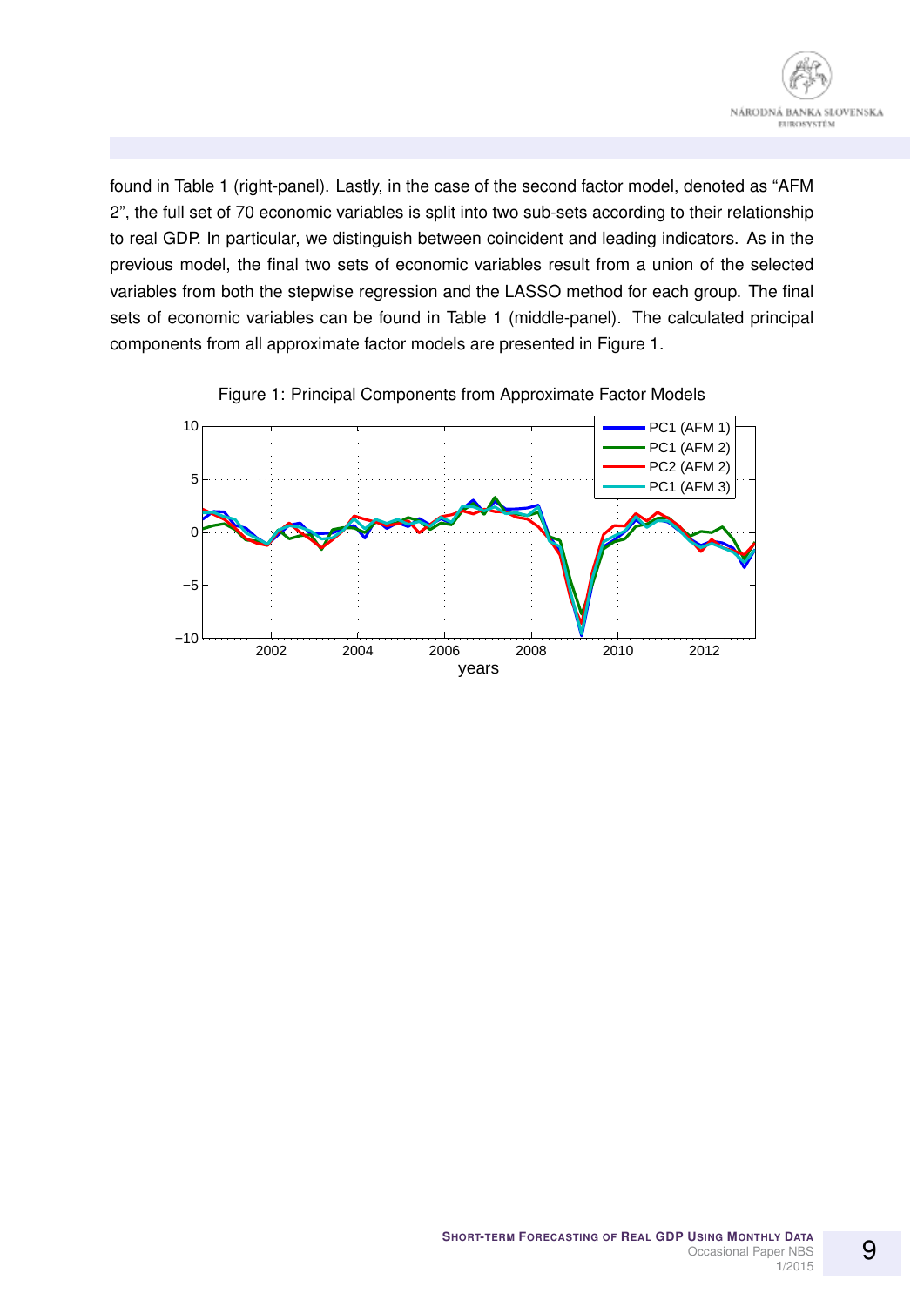| AFM <sub>1</sub>                                   | AFM <sub>2</sub>                                           | AFM <sub>3</sub>                                  |
|----------------------------------------------------|------------------------------------------------------------|---------------------------------------------------|
| Industrial confidence indicator                    | Turnover in selected branches, sa, current prices          | Turnover in selected branches, sa, current prices |
| Consumer confidence indicator                      | Consumer confidence indicator                              | Industrial production, DE, sa                     |
| Spread 10y gov. bond yield vs 3m money market rate | Industrial confidence indicator                            | Major purchases over next 12 months               |
| Number of registered unemployed, sa                | Monthly employment, selected branches, sa                  | Cons. major purchases over next 12 m., EU         |
| Industrial production index, sa                    | Industrial production, DE, sa                              | World Trade                                       |
| Turnover in selected branches, sa, current prices  | Consumer confidence indicator EU                           | Eurozone manuf. PMI; composite index              |
| Export of goods, nominal, sa                       | Ifo DE                                                     | ESI EU                                            |
| Industrial production, DE, sa                      |                                                            | Industrial confidence indicator                   |
| CLI amplitude adusted EA                           |                                                            | Goods trade balance, nominal, sa                  |
| Consumer confidence indicator EU                   | Eurozone manuf. PMI; composite index                       | Construction production, constant prices, sa      |
| Real effective exchange rate, PPI                  | Manufacturing new orders, current prices, sa               | <b>Wages and Salaries</b>                         |
|                                                    | Share Price Index, Germany                                 |                                                   |
|                                                    | Cons. major purchases over next 12 m., EU                  |                                                   |
|                                                    | World Trade                                                |                                                   |
|                                                    | <b>Wages and Salaries</b>                                  |                                                   |
|                                                    | Ifo DE, expectations                                       |                                                   |
|                                                    | Industry confidence indicator, production expectations, sa |                                                   |

Table 1: List of Economic Variables for Selected Factor Models

NÁRODNÁ BANKA SLOVENSKA<br>Burosystům

 $\overrightarrow{0}$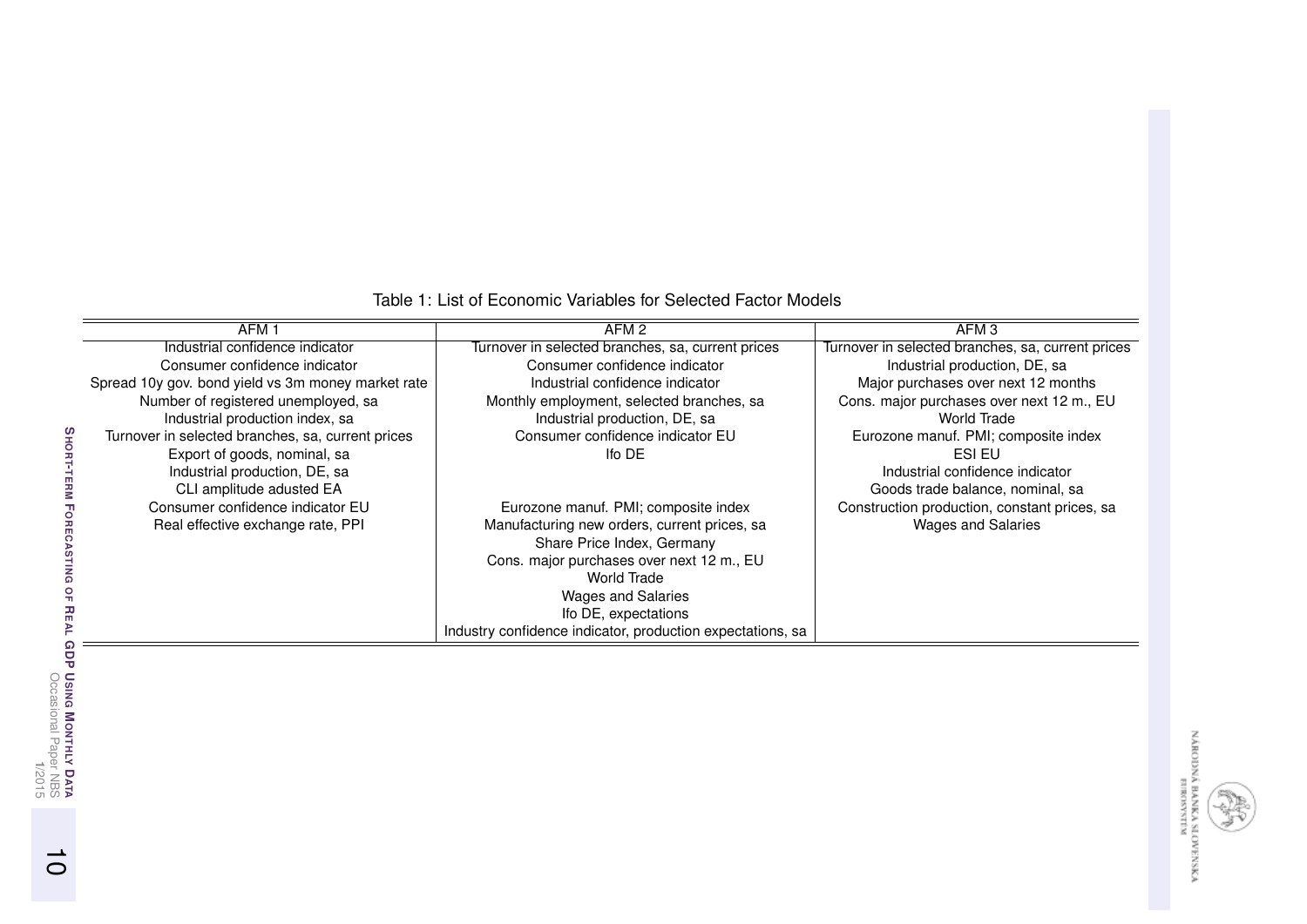

### **3. OTHER FORECASTING MODELS**

### **3.1 BRIDGE EQUATION MODELS**

Bridge equation models represent a way of bridging monthly economic indicators with quarterly real GDP, whereas the monthly data is published earlier (see Angelini et al. (2011) for details). First of all, monthly data are forecasted until the end of the current quarter, typically using an ARMA model. Second, the monthly data is transformed to quarterly frequency and lastly enter the bridge equation with GDP, which is then estimated using the OLS method. The so called forecast combination has become very popular in the literature recently. In this approach, the estimated GDP growth rates from a larger number of various bridge equations are weighted using an accuracy criterion (e.g. AIC or RMSE, etc.). In our study, we refer to this GDP growth estimation method simply as the "bridge equation approach" and we use it as a benchmark to compare with the factor model results.

Formally, a bridge equation can be written as follows

$$
y_t = \beta_0 + \beta_1 y_{t-1} + \beta_2 x_{t-L} + \beta_3 d_t + \epsilon_t,
$$
 (6)

 $y_t$  is the real GDP growth rate at time  $t,~\beta_0,\beta_1,\beta_2,\beta_3$  are the unknown parameters estimated by the OLS method,  $x_{t-L}$  is the appropriately lagged stationary explanatory variable (e.g. the growth rate of industrial production or the unemployment rate, etc),  $d_t$  stands for a dummy variable taking 1 for  $t=2007Q4$ , -1 for  $t=2008Q1$  and zero otherwise, and  $\epsilon_t$  is an error term.

With monthly data available and GDP still missing for a given quarter, we can make use of such equation to obtain the GDP growth forecast (or nowcast). We will thus have a number of estimated GDP growth rates available, given that we are using a set of bridge equations. The method of forecast weighting requires the use of appropriately chosen weights. For this purpose, we apply an indicator of explanatory power of each bridge equation based on the AIC.<sup>15</sup> The lower the AIC value the better the fit of the bridge equation. The weighting scheme therefore has to reflect the need for a negative relation between AIC and the weight assigned to the given bridge equation forecast. We opted for a weighting scheme according to the study by Drechsel and Scheufele (2010) given by

$$
w_i = \frac{\exp(-0.5(ALC_i - AIC_{min}))}{\sum_{i=1}^{N} \exp(-0.5(ALC_i - AIC_{min}))},
$$

where  $AIC_i$  represents the fit of the *i*th bridge equation,  $AIC_{min}$  is the minimum of AIC values over  $N$  bridge models (indicators) applied in the analysis. Therefore, the better the fit the higher the weight assigned to the GDP growth forecast derived from the monthly indicator  $i$ .

<sup>&</sup>lt;sup>15</sup>Alternative criteria such as RMSE or  $R^2$  have been tested as well but no significant differences have been observed.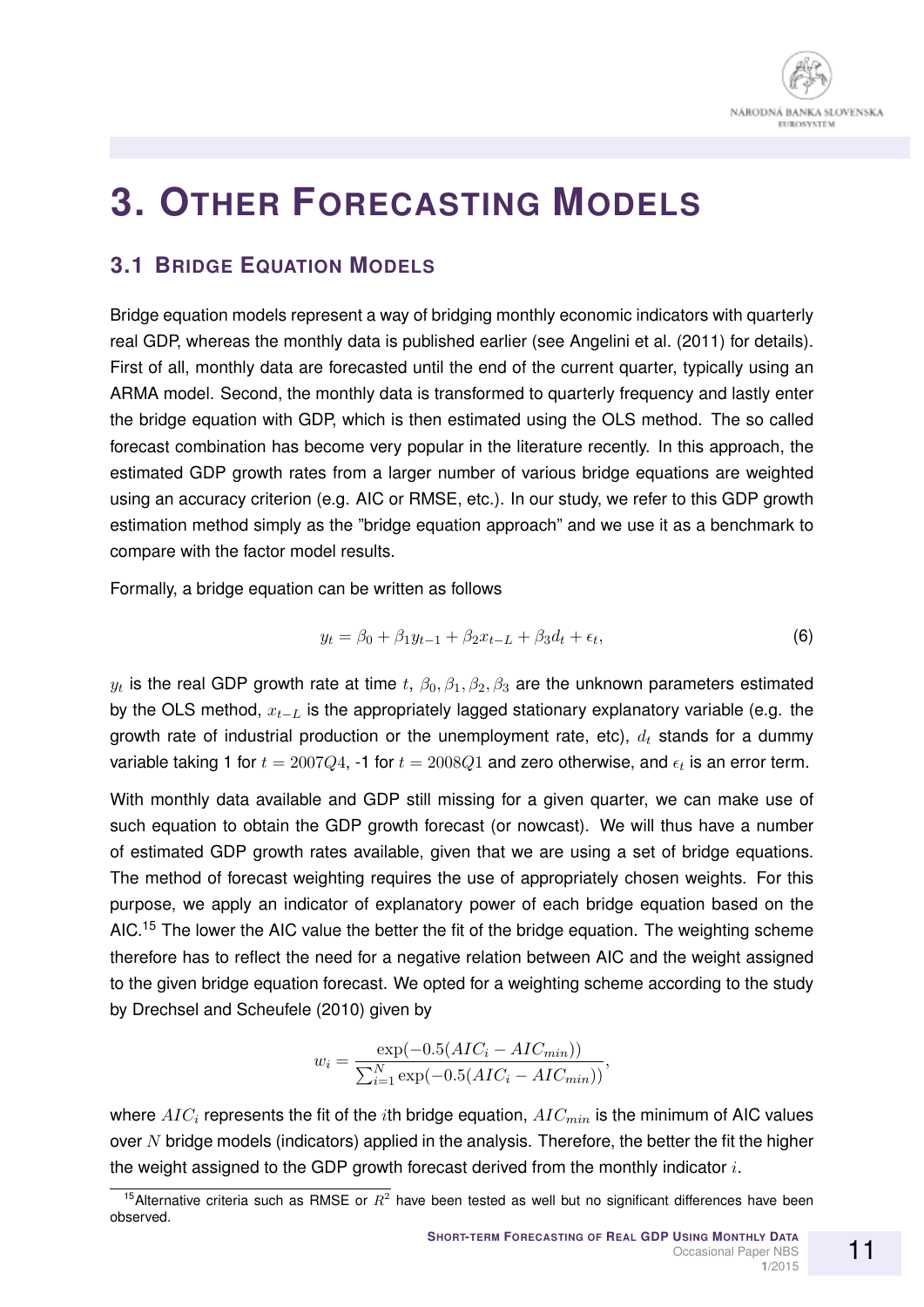

We consider three versions of bridge models in our study. First, it is a 40 variable (equation) model, denoted as "BEM 2". It includes monthly indicators of the Slovak economy, such as business surveys, industrial production and orders, interest rates and spreads and labour market variables (see Table 2). This type of model is also currently assisting the short-term forecasts at the NBS. Secondly, it is an 11-variable bridge model, denoted as "BEM 1", with indicators selected on expert judgement (as in the case of AFM 1, see the left-panel of Table 1). Finally, there is also a statistic bridge model, denoted as "BEM 3)", for which its 15 indicators were selected on the basis of more complex statistical methods, such as stepwise regressions and so-called LASSO method (as in the case of AFM 2, see the middle-panel of Table 1).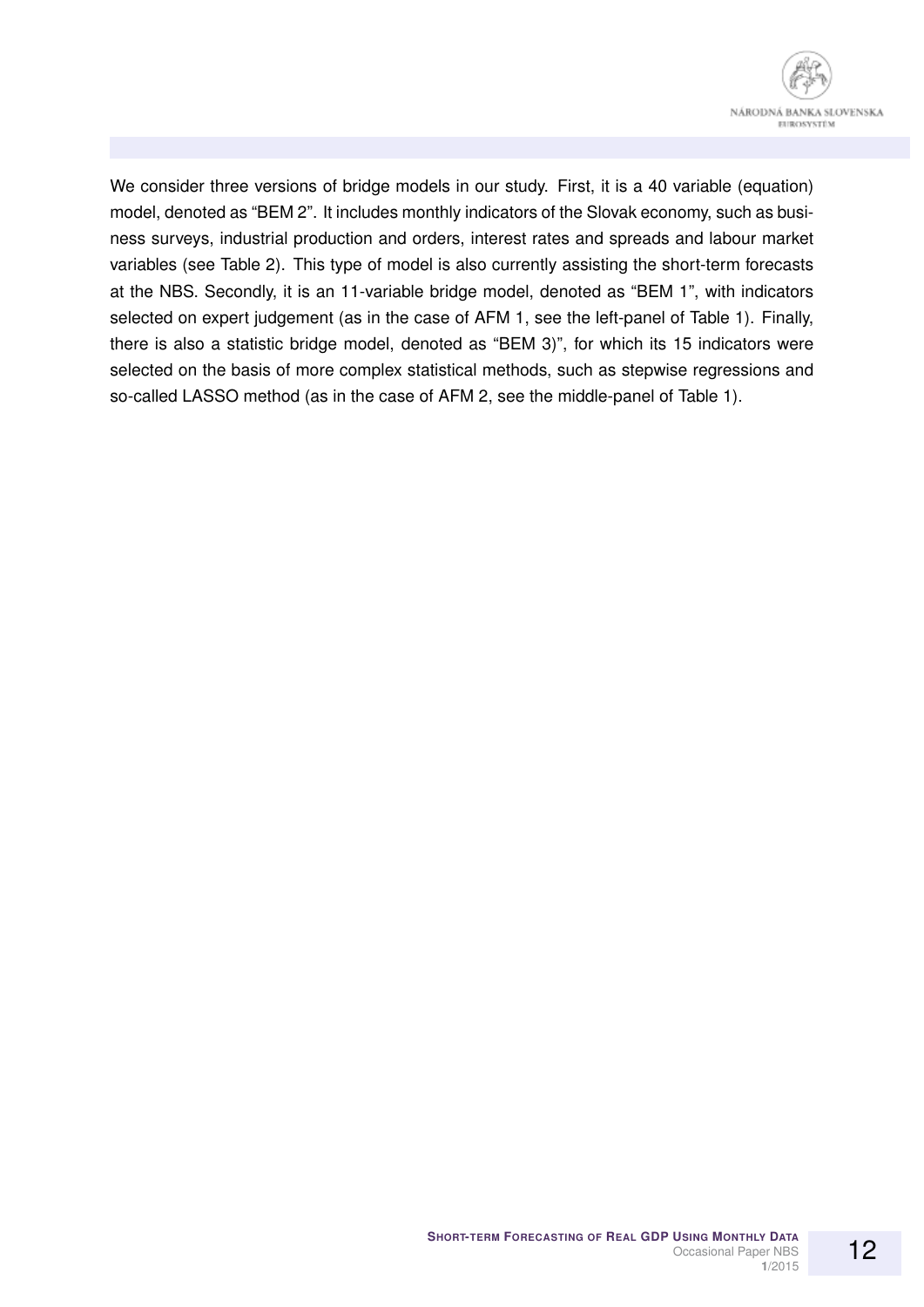Table 2: List of Economic Variables for Bridge Equation Model: BEM 2

Industry confidence indicator, order books, sa Major purchases over next 12 monthsIndustry confidence indicator, export order books, sa Savings at present Savings at present Industry confidence indicator, stocks of finished products, sa Industry confidence indicator, production expectations, sa Industry confidence indicator, selling price expectations, sa ECB/NBS base rate Industry confidence indicator, Employment expectations, sa **Euribor/bribor**  Industrial confidence indicator 10y gov. bond yield (convergence criterion)Consumer confidence indicator Spread 10y gov. bond yield vs base rate Retail confidence indicator Summan Spread 10y gov. bond yield vs 3m money market rate Construction confidence indicator CLI amplitude adustedServices confidence indicator **Manufacturing new orders, current prices**, sa Economic sentiment indicator Capital goods, new orders, current prices, saConsumers financial situation past 12m, sa Consumer goods, new orders, current prices, sa Consumers financial situation over next 12 months, sa **Industrial production, intermediate goods**, sa Consumers general economic situation over last 12 months, sa Number of registered unemployed, sa Consumers general economic situation over next 12 months Industrial production index, sa Price trends over last 12 months Monthly employment, selected branches, sa Price trends over next 12 months HICP level Unemployment expectations over next 12 months HICP excluding energy level Major purchases at present Average monthly wages in selected branches, sa

Savings over next 12 months Statement on financial situation of household

NNUOBYN Á BANKA SLOVENSKA<br>eurosystüm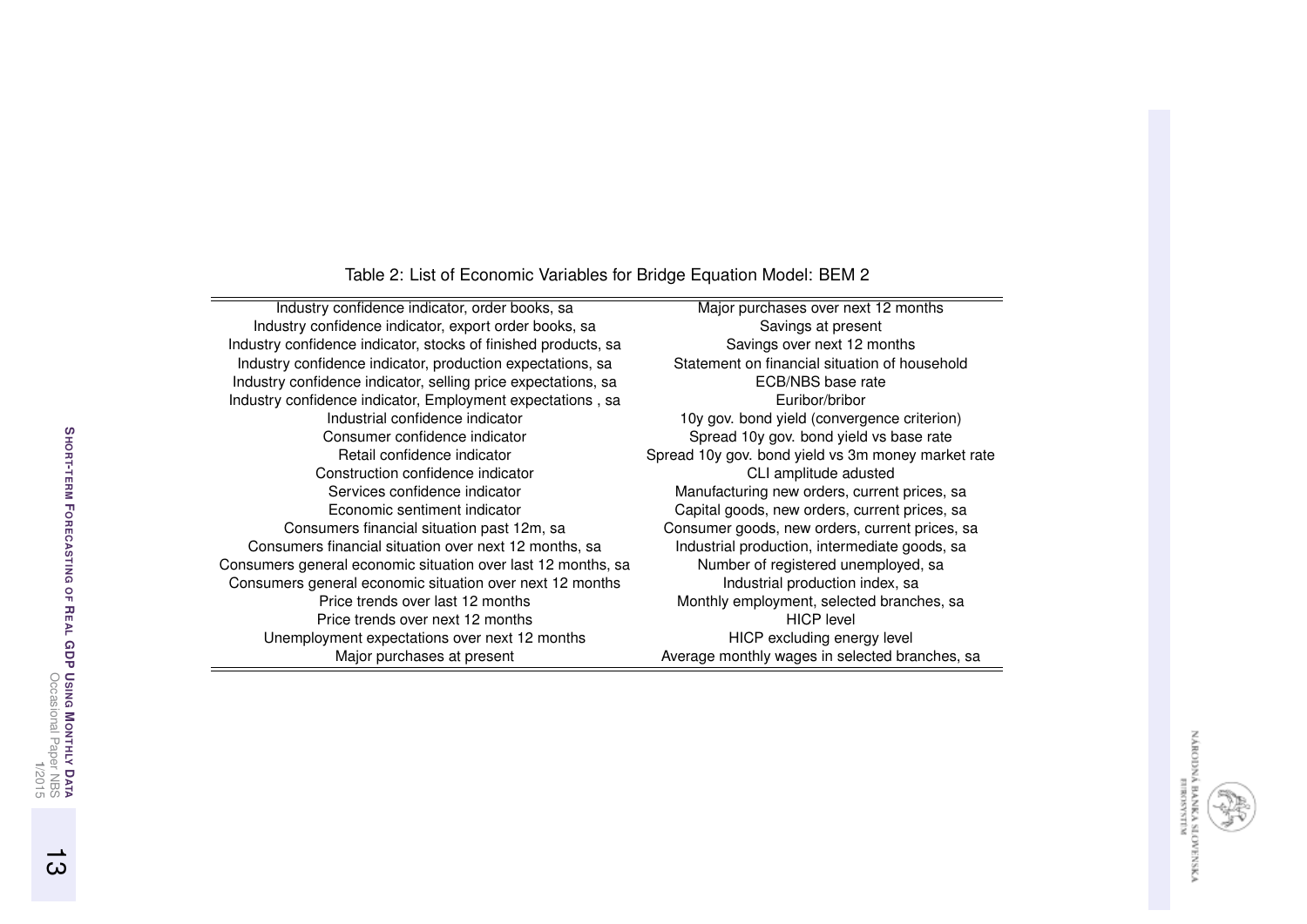#### **3.2 ARMA MODELS**

We also consider a finite-order  $ARMA(P,Q)$  model as a benchmark model for comparison with factor models and bridge equation models. The lag orders  $P$  and  $Q$  are determined by means of the BIC according to Method 1 of Ng and Perron (2005), with the maximum allowable orders set equal to  $\bar{P}=\bar{Q}=\lfloor 8 (T / 100)^{1/4} \rfloor$ .<sup>16</sup> The selected optimal lag orders are  $P=1$  and  $Q=0.^{17}$ Since the automatic lag order selection procedure does not guarantee the desirable properties of the estimated residuals for forecasting (e.g. no-serial correlation), the residuals from all estimated ARMA models have been inspected by standard diagnostic tests for serial correlation, heteroscedasticity and normality. No significant difference among a set of the estimated ARMA models have been observed.<sup>18</sup>

### **4. DATA**

We employ a set of 70 monthly economic indicators spanning the period January 2000 – December 2013. The dataset consists of the following six data categories: (A) Financial (12 series); (B) Output and activity (10 series); (C) Labour and Wages (4 series); (D) Prices (4 series); (E) Trade (4 series); (F) Domestic Surveys (23 series); and (G) Foreign Surveys (13 series). All relevant indicators are seasonally adjusted and transformed to assure stationarity (see Table 5 for details). Following Barhoumi et al. (2008), each variable is transformed according to one of the following three rules: (i) the three-months differences  $X_{i,t} - X_{i,t-3}$  (denoted as " $\Delta$ "); (ii) the three-months log-differences  $\log X_{i,t} - \log X_{i,t-3}$  (denoted as " $\Delta \log$ "); and (iii) no transformation (denoted as "-"). All transformed series are normalized to have zero means and unit variances.

It is worth remarking that although the month-on-month changes might be preferred from a statistical point of view, the three-month changes have two advantages. First, the noise-tosignal ratio is reduced which implies that the extracted principal components have a higher explanatory power and reduces a number of components required in the analysis. Second, this type of transformation is convenient for a temporal aggregation of monthly data.

One of the major operational problems in multiple time series analysis is unbalanced datasets due to non-synchronous flow of data. In contrast to (pure) dynamic factor models where the missing observations in data are replaced by the "optimal" predictions of the factor(s) updated iteratively via a kalman filter (see Cuevas and Quilis  $(2012)$ <sup>19</sup>, we deal with ragged edges by

 $16|A|$  denotes an integer part of A.

 $17$ The results are available upon request from the authors.

<sup>&</sup>lt;sup>18</sup>It is well known statistical fact that standard estimators of ARMA models suffer from a small sample bias (see, e.g., Yamamoto and Kunitomo (1984) and Engsted and Pedersen (2014)). However, Kim and Durmaz (2012) show that a bootstrap bias correction does not necessarily improve the forecast performance. The reason is that although the bootstrap procedure reduces the bias, it tends to increase the variance, and thus, the impact on the MSFE is ambiguous. Therefore, the bootstrap bias correction of the estimated AR parameters is not considered here.

<sup>&</sup>lt;sup>19</sup>An advantage of this approach is that the estimated factors incorporate both cross-sectional and time-series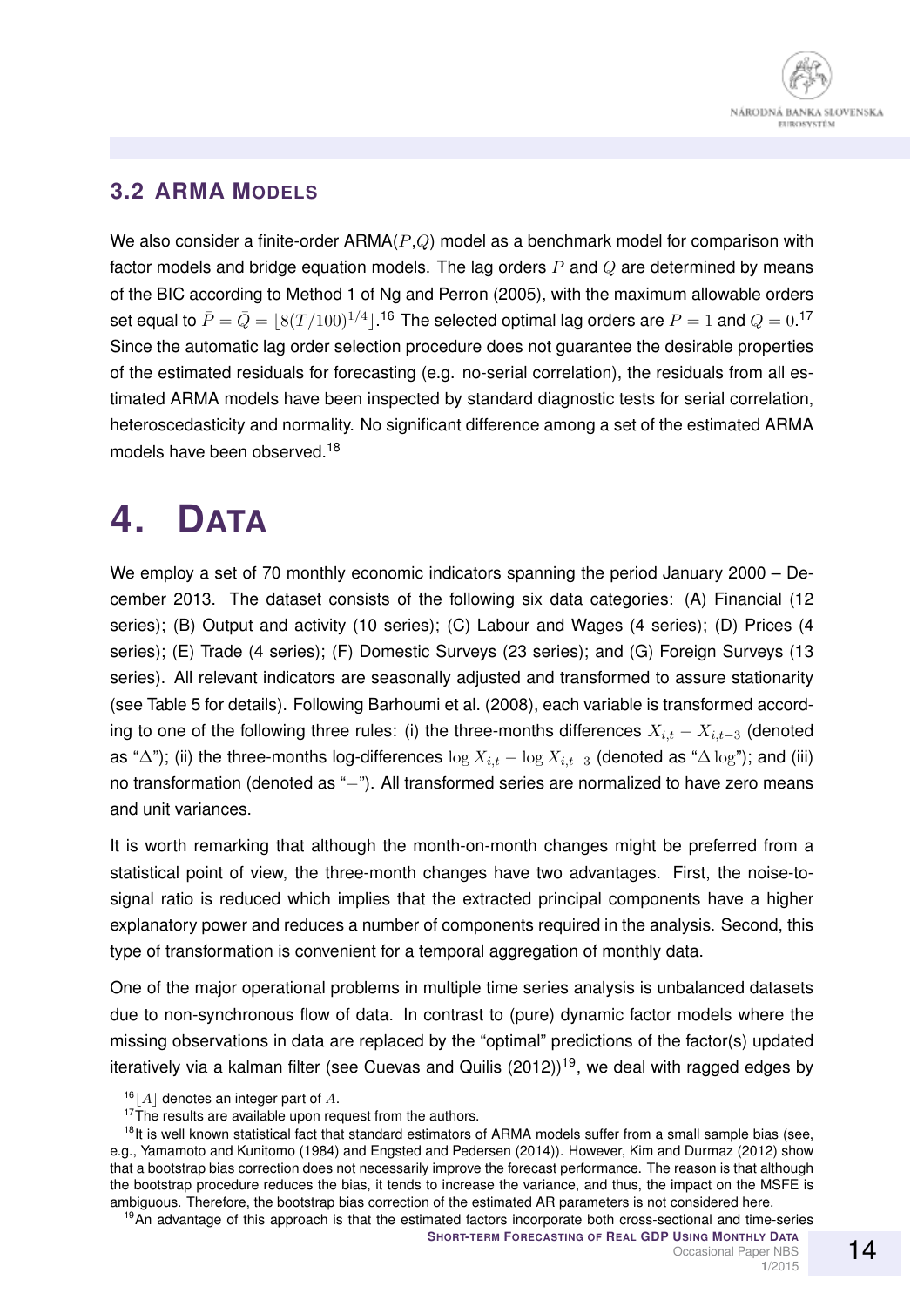filling the missing observations of monthly indicators by predictions from a finite-order  $AR(p)$ model.<sup>20</sup> The same method of balancing is used both for approximate factor and bridge equation models.

### **5. FORECAST EVALUATION**

The forecast performance of 7 models (3 approximate factor models, 3 bridge equation models, and an AR model) is evaluated using "quasi" real-time setup as in Barhoumi et al. (2008). This approach uses only the last available vintage of real GDP and monthly indicators (January 26, 2014) and imitates a time lag of monthly indicators according to Table 5. For the purpose of the forecast evaluation, we make an operational assumption that all models are run in the third week of each month to get updates of real GDP forecasts, nowcasts, and backcasts. The model forecasts are then evaluated in terms of the mean squared forecast error, forecast bias, and variability of forecasts. The results are presented in Tables  $3 - 4$ . Individual forecasts of the real GDP growth rates over 9 consecutive months (i.e. forecasting, nowcasting, and backcasting) for a period 2010Q1–2013Q4 are depicted in Figure 2. Note that the forecast window consists of only 16 observations which does not allow for reliable inference using, for instance, the Diebold-Mariano test (see Diebold and Mariano (1995) and Vávra (2015)).<sup>21</sup>

|             | horizon | <b>ARMA</b> | AFM 1 | AFM 2 | AFM <sub>3</sub> | BEM <sub>1</sub> | BEM <sub>2</sub> | BEM <sub>3</sub> |
|-------------|---------|-------------|-------|-------|------------------|------------------|------------------|------------------|
|             |         | 0.47        | 0.22  | 0.38  | 0.25             | 0.27             | 0.28             | 0.31             |
| forecasting | 2       | 0.47        | 0.21  | 0.38  | 0.17             | 0.26             | 0.27             | 0.32             |
|             | 3       | 0.47        | 0.18  | 0.36  | 0.18             | 0.25             | 0.25             | 0.32             |
|             | 4       | 0.46        | 0.28  | 0.47  | 0.25             | 0.26             | 0.23             | 0.33             |
| nowcasting  | 5       | 0.46        | 0.28  | 0.47  | 0.25             | 0.26             | 0.23             | 0.34             |
|             | 6       | 0.46        | 0.28  | 0.47  | 0.25             | 0.30             | 0.22             | 0.41             |
|             | 7       | 0.44        | 0.31  | 0.46  | 0.29             | 0.33             | 0.22             | 0.42             |
| backcasting | 8       | 0.44        | 0.31  | 0.46  | 0.29             | 0.33             | 0.22             | 0.43             |
|             | 9       | 0.44        | 0.31  | 0.46  | 0.29             | 0.33             | 0.22             | 0.43             |
| average     |         | 0.46        | 0.26  | 0.43  | 0.25             | 0.29             | 0.24             | 0.37             |

Table 3: Forecast Evaluation: MSFE

properties in the dataset. However, it does not work properly for models with just one factor (or a small number of factors) since is covers usually less than 50 % of variability of the indicators. Therefore, we are of the opinion that improvements in balancing can be achieved via simple univariate ARMA models applied to individual indicators with missing values.

<sup>20</sup>The lag order p is determined by means of the Bayesian information criterion (BIC), defined according to Method 1 of Ng and Perron (2005), with the maximum allowable order sets equal to  $\bar{p} = \lfloor 8(T/100)^{1/4} \rfloor$ , where  $|A|$  denotes an integer part of A.

<sup>21</sup> Note that a limited window used for a forecast evaluation (i.e. 16 quarters) is determined mainly by a limited number of observations available. It is worth noting that there is no clear-cut on how many observations to reserve for a forecast evaluation in the literature (see Pesaran and Timmermann (2007) for a discussion). One should keep in mind a trade-off between a number of in-sample observations required for the estimation of model parameters and a number of out-of-sample observations necessary for a reasonable forecast evaluation. In our case, a forecast evaluation is based on approximately 30 % of available observations, the ratio which is in line with many other forecasting-based studies (see, e.g., Stock and Watson (1996), Liu and Jansen (2007), or Bai and Ng (2008)).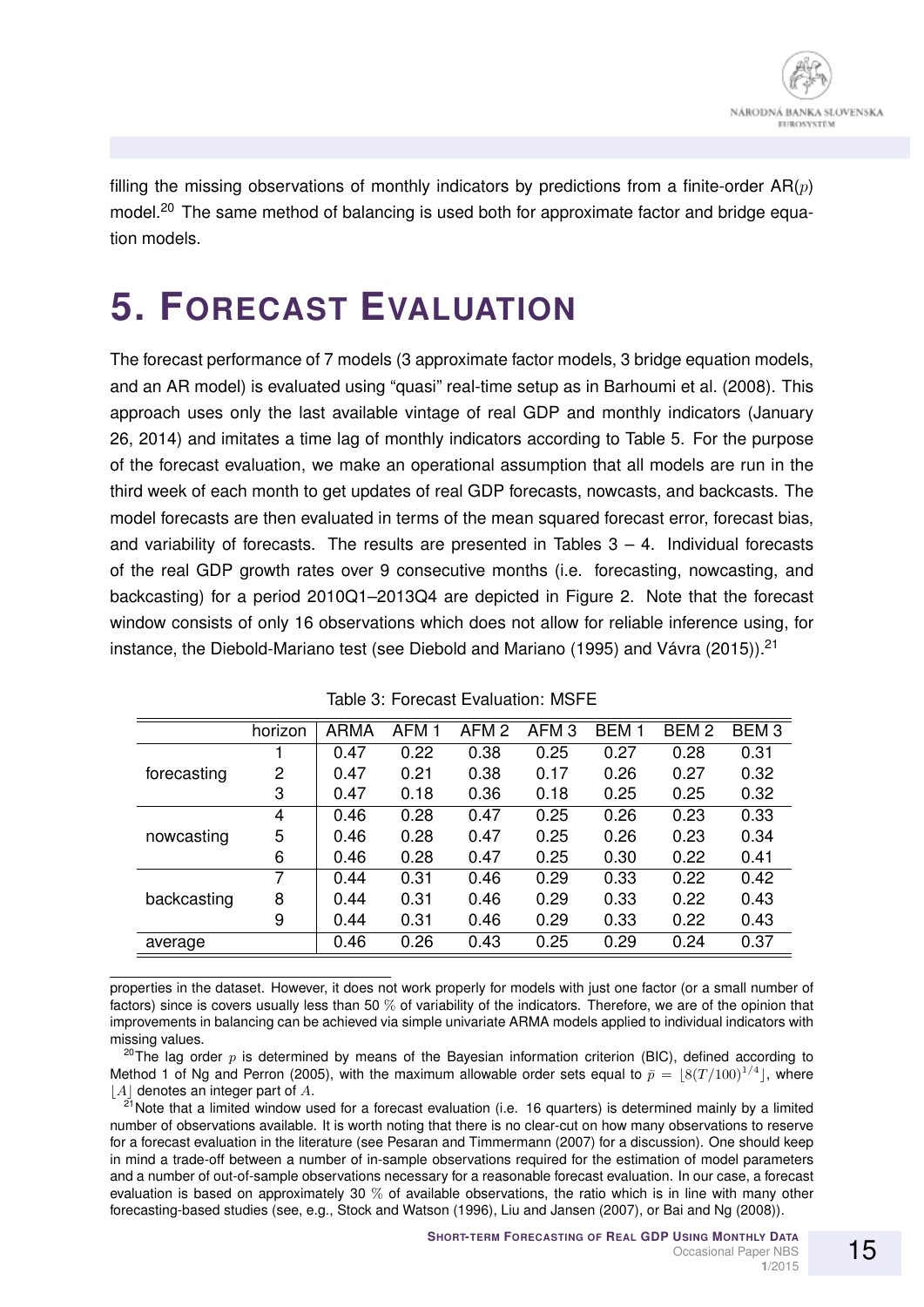

#### Figure 2: Forecast Errors of the Real GDP Growth Rates from Factor and Bridge Models

Note: Individual lines in figures represent forecast errors of the real GDP growth rates from the factor and bridge models over 9 consecutive months (i.e. forecasting, nowcasting, and backcasting) for a given period 2010Q1–2013Q4.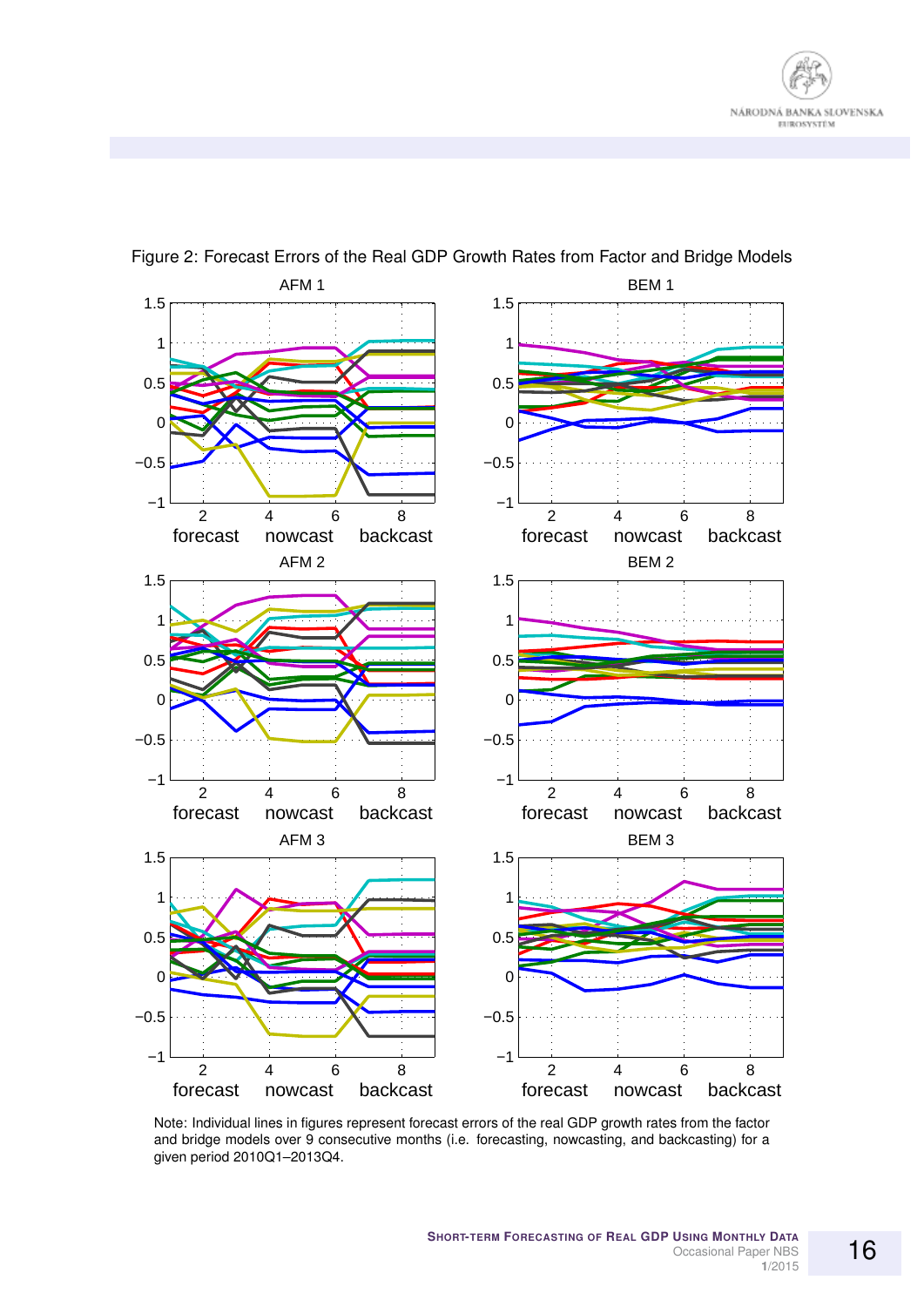|             | horizon | ARMA | AFM 1 | AFM 2 | AFM <sub>3</sub> | BEM 1 | BEM <sub>2</sub> | BEM <sub>3</sub> |
|-------------|---------|------|-------|-------|------------------|-------|------------------|------------------|
|             |         | 0.63 | 0.31  | 0.52  | 0.40             | 0.45  | 0.44             | 0.51             |
| forecasting | 2       | 0.63 | 0.27  | 0.51  | 0.32             | 0.45  | 0.44             | 0.52             |
|             | 3       | 0.63 | 0.30  | 0.50  | 0.30             | 0.45  | 0.44             | 0.51             |
| nowcasting  | 4       | 0.62 | 0.26  | 0.50  | 0.22             | 0.45  | 0.43             | 0.52             |
|             | 5       | 0.62 | 0.26  | 0.50  | 0.21             | 0.46  | 0.43             | 0.53             |
|             | 6       | 0.62 | 0.26  | 0.50  | 0.22             | 0.49  | 0.42             | 0.58             |
|             | 7       | 0.61 | 0.23  | 0.45  | 0.21             | 0.50  | 0.42             | 0.58             |
| backcasting | 8       | 0.61 | 0.24  | 0.45  | 0.21             | 0.52  | 0.42             | 0.58             |
|             | 9       | 0.61 | 0.24  | 0.45  | 0.21             | 0.52  | 0.42             | 0.58             |
| average     |         | 0.62 | 0.26  | 0.49  | 0.26             | 0.48  | 0.43             | 0.55             |

Table 4: Forecast Evaluation: Bias

The results suggest the following:

(i) AFM 3 and BEM 2 perform best in terms of the MSFE measure. Both models produce almost identical results and visibly lower MSFEs as compared to the estimated ARMA model.

(ii) By comparing the forecast performance of the factors models (i.e. AFM 1 - AFM 3), it can be concluded that the selection of economic variables matters.

(iii) In terms of a bias, some factors models (namely AFM 1 and AFM 3) produce forecasts with a significantly smaller bias as compared to the ARMA benchmark and even the bridge models over all forecast horizons. This favourable feature is, unfortunately, completely offset by high variability of factor model forecasts (see Figure 2 for details).

All in all, it can be concluded that since it is relatively easy to reduce a bias<sup>22</sup> of forecasts, our results slightly favour the bridge equation approach as compared to factor models (i.e. BEM 2 model).

Initial practical experience with a forecasting application of the aforementioned models suggests that they provide estimates of quarterly growth rates which are biased relative to actual GDP growth rates. This fact is broadly in line with formal evaluation results in Table 4. At present, a way of obtaining more precise estimates closer to actual GDP figures seems to be the application of the innovation (i.e. difference) in the estimated GDP growth rate for the current quarter with respect to the previous quarter estimate. This innovation is then added to the last available actual GDP growth rate, which results in a less biased and more precise GDP estimate (forecast, nowcast or backcast). This approach, however, will be subject to further testing in real time.

<sup>&</sup>lt;sup>22</sup>Note that a forecast bias, if it is stable over time and/or over forecast horizons, can be easily reduced by just a constant from factor model forecasts.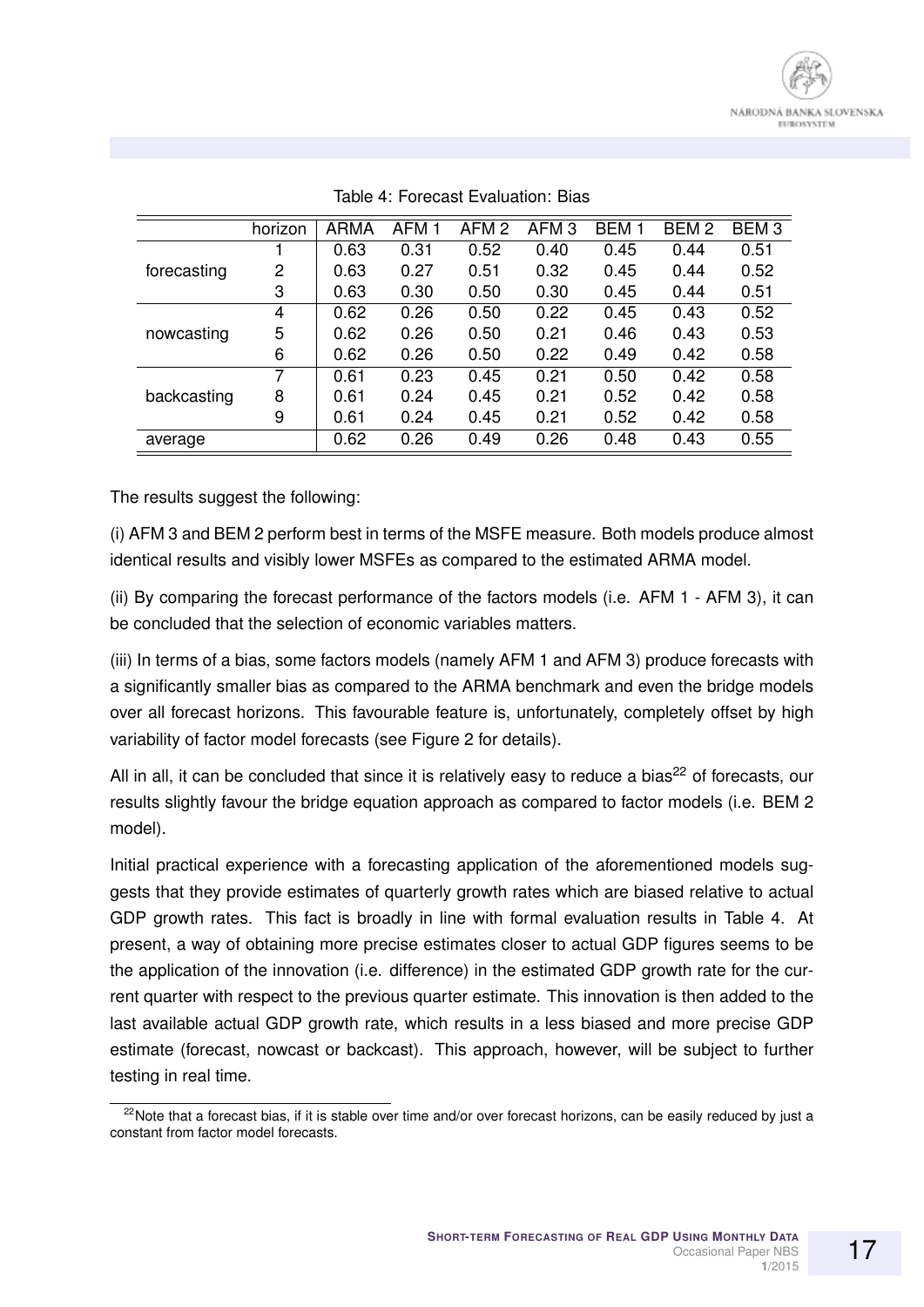

### **6. CONCLUSION**

In this paper we have evaluated the forecast performance of 3 different types of models often used for short-term forecasting of the real GDP growth rates. Overall, both bridge and factor models do produce visibly better results as compared to the ARMA benchmark. However, when comparing factor and bridge models, no single model clearly outperforms the others at all horizons and forecast measures. Nevertheless, it seems to be the case that bridge models (due to a possible bias reduction) may offer an interesting advantage over factor models.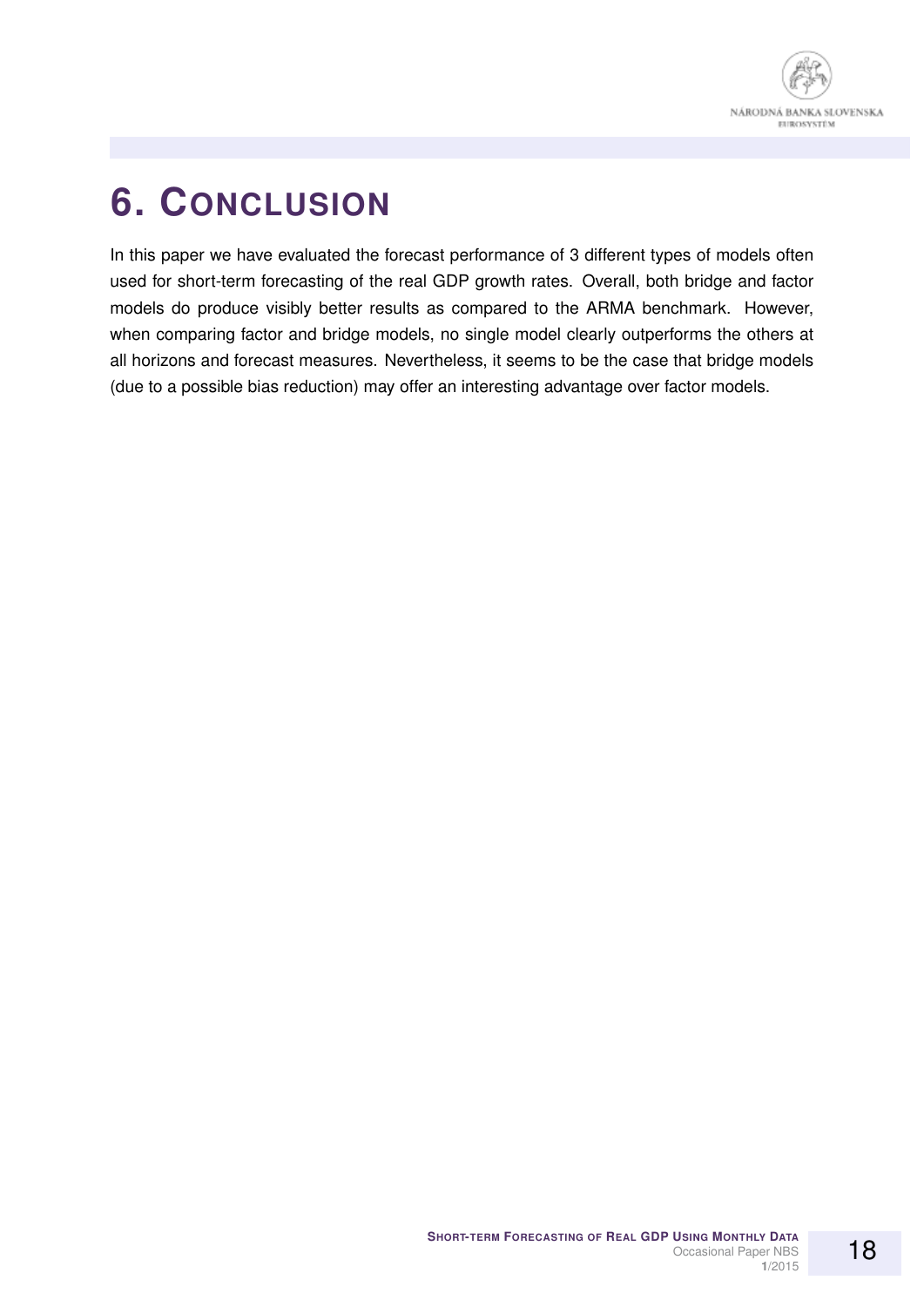### **REFERENCES**

- Angelini, E., G. Camba-Mendez, D. Giannone, L. Reichlin, and G. Rünstler (2011). Short-term forecasts of euro area gdp growth. *The Econometrics Journal 14*, 25–44.
- Armesto, M., K. Engemann, and M. Owyang (2010). Forecasting with mixed frequencies. *Federal Reserve Bank of St. Louis Review 92*, 521–36.
- Arnoštová, K., D. Havrlant, L. Rŭžička, and P. Tóth (2011). Short-term forecasting of czech quarterly gdp using monthly indicators. *Czech Journal of Economics and Finance 6*, 566– 583.
- Bai, J. (2003). Inferential theory for factor models of large dimensions. *Econometrica 71*, 135– 171.
- Bai, J. and S. Ng (2008). Forecasting economic time series using targeted predictors. *Journal of Econometrics 146*, 304–317.
- Banbura, M., D. Giannone, and L. Reichlin (2010). Nowcasting. *ECB Working Paper Series 1275*.
- Banerjee, A. and M. Marcellino (2006). Are there any reliable leading indicators for us inflation and gdp growth? *International Journal of Forecasting 22*, 137–151.
- Barhoumi, K., S. Benk, R. Cristadoro, A. Reijer, A. Jakaitiene, P. Jelonek, A. Rua, G. Rünstler, K. Ruth, and C. Nieuwenhuyze (2008). Short-term forecasting of gdp using large monthly datasets–a pseudo real-time forecast evaluation exercise. *ECB Working Paper 84*.
- Boivin, J. and S. Ng (2006). Are more data always better for factor analysis? *Journal of Econometrics 132*, 169–194.
- Camba-Mendez, G. and G. Kapetanios (2005). Forecasting euro area inflation using dynamic factor measures of underlying inflation. *Journal of Forecasting 24*, 491–503.
- Chauvet, M. (1998). An econometric characterization of business cycle dynamics with factor structure and regime switching. *International Economic Review 39*, 969–996.
- Cuevas, A. and E. Quilis (2012). A factor analysis for the spanish economy. *SERIEs 3*, 311– 338.
- Diebold, F. and R. Mariano (1995). Comparing predictive accuracy. *Journal of Business & economic statistics 13*, 253–263.
- Doz, C., D. Giannone, and L. Reichlin (2011). A two-step estimator for large approximate dynamic factor models based on kalman filtering. *Journal of Econometrics 164*, 188–205.
- Drechsel, K. and R. Scheufele (2010). Should we trust in leading indicators? evidence from the recent recession. Technical report.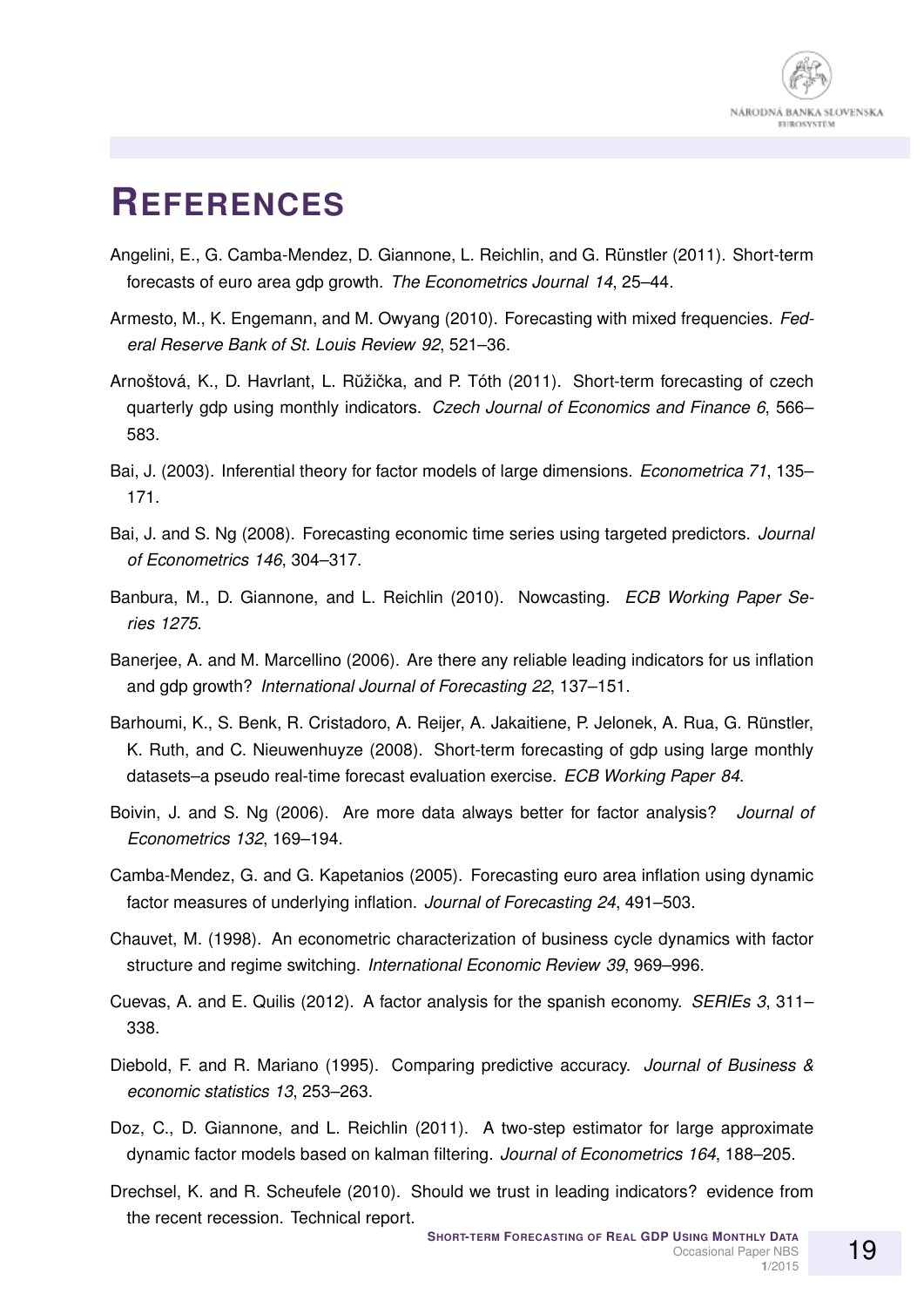

- Drost, F. and T. Nijman (1993). Temporal aggregation of garch processes. *Econometrica: Journal of the Econometric Society 61*, 909–927.
- Engsted, T. and T. Pedersen (2014). Bias-correction in vector autoregressive models: A simulation study. *Econometrics 2*, 45–71.
- Jolliffe, I. (2005). *Principal Component Analysis*. Wiley.
- Kapetanios, G. (2004). A note on modelling core inflation for the uk using a new dynamic factor estimation method and a large disaggregated price index dataset. *Economics Letters 85*, 63–69.
- Kim, H. and N. Durmaz (2012). Bias correction and out-of-sample forecast accuracy. *International Journal of Forecasting 28*, 575–586.
- Liu, D. and D. Jansen (2007). Macroeconomic forecasting using structural factor analysis. *International Journal of Forecasting 23*, 655–677.
- Newey, W. and K. West (1987). West, 1987, A simple, positive semi-definite, heteroskedasticity and autocorrelation consistent covariance matrix. *Econometrica 55*, 703–708.
- Newey, W. and K. West (1994). Automatic lag selection in covariance matrix estimation. *The Review of Economic Studies 61*, 631–653.
- Ng, S. and P. Perron (2005). A note on the selection of time series models. *Oxford Bulletin of Economics and Statistics 67*, 115–134.
- Pesaran, M. and A. Timmermann (2007). Selection of estimation window in the presence of breaks. *Journal of Econometrics 137*, 134–161.
- Stock, J. and M. Watson (1996). A comparison of linear and nonlinear univariate models for forecasting macroeconomic time series. *National Bureau of Economic Research Working Paper 6607*.
- Stock, J. and M. Watson (2002a). Forecasting using principal components from a large number of predictors. *Journal of the American Statistical Association 97*, 1167–1179.
- Stock, J. and M. Watson (2002b). Macroeconomic forecasting using diffusion indexes. *Journal of Business & Economic Statistics 20*, 147–162.
- Tanaka, S. and E. Kurozumi (2012). Investigating finite sample properties of estimators for approximate factor models when n is small. *Economics Letters 116*, 465–468.
- Vavra, M. (2015). On a bootstrap-based test for forecast evaluations. ´ *National Bank of Slovakia Working Paper 5*.
- Yamamoto, T. and N. Kunitomo (1984). Asymptotic bias of the least squares estimator for multivariate autoregressive models. *Annals of the Institute of Statistical Mathematics 36*, 419–430.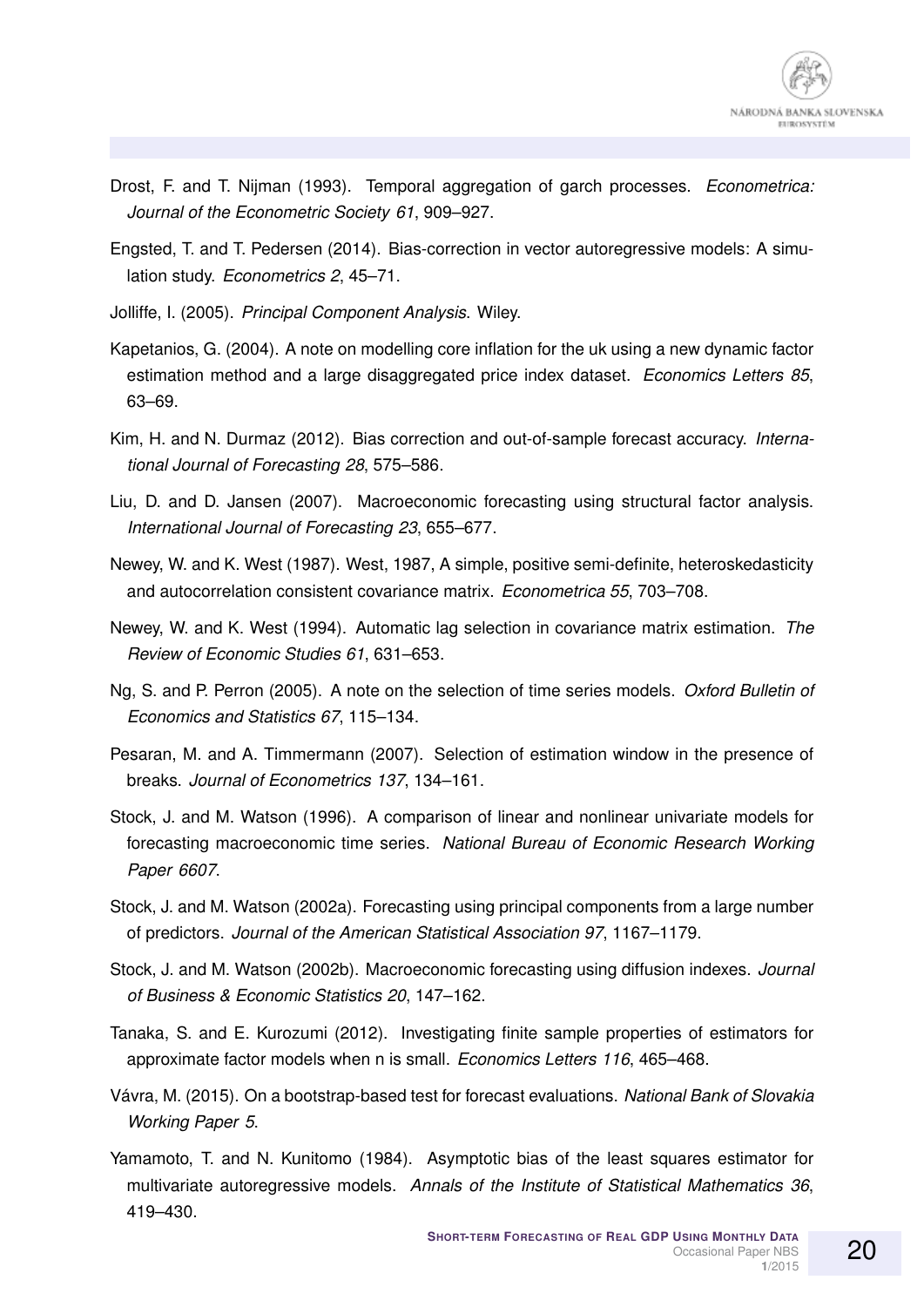

Yamamoto, Y. (2015). Forecasting with non-spurious factors in us macroeconomic time series. *Journal of Business & Economic Statistics* (forthcoming).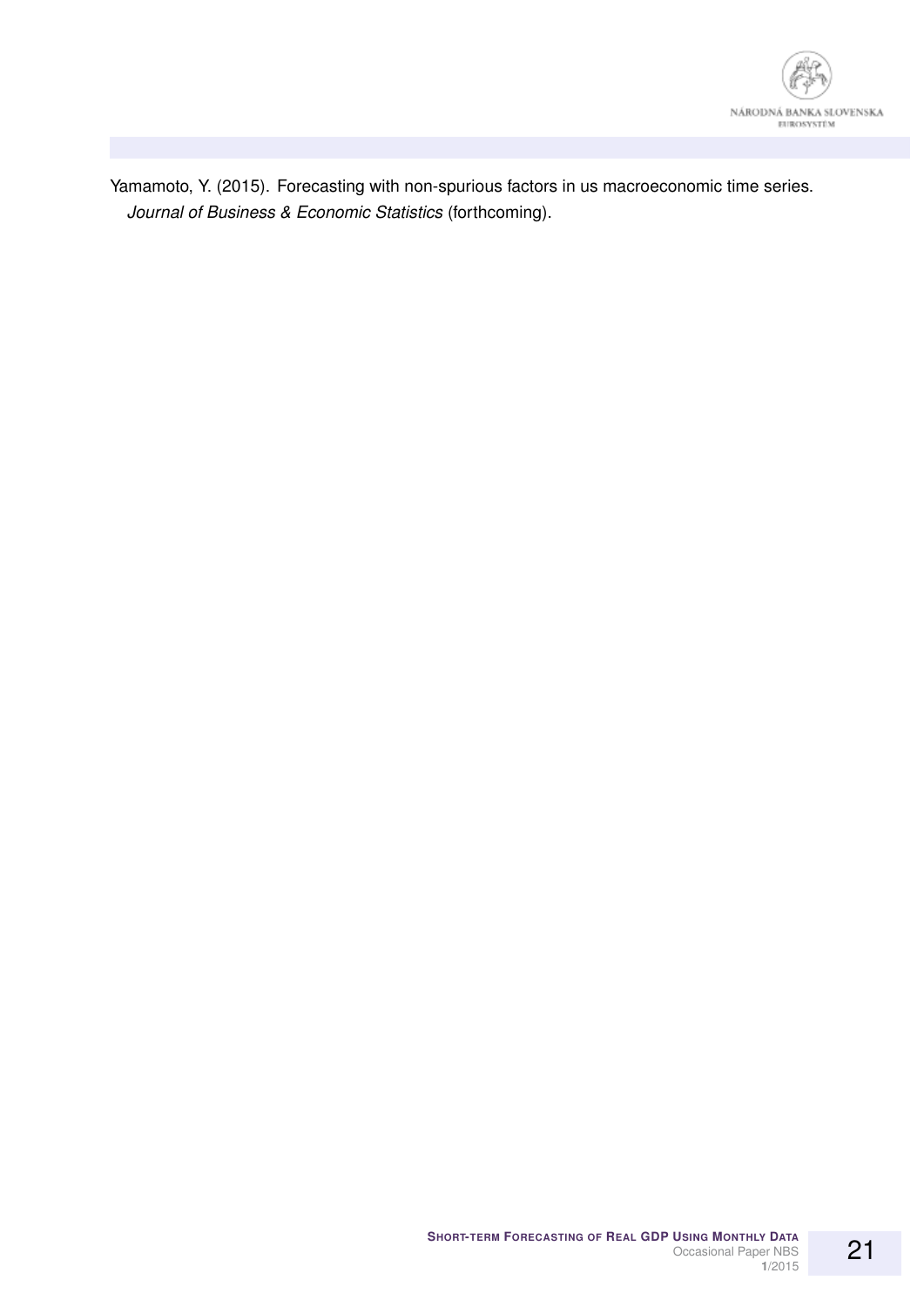

### **A. TABLES**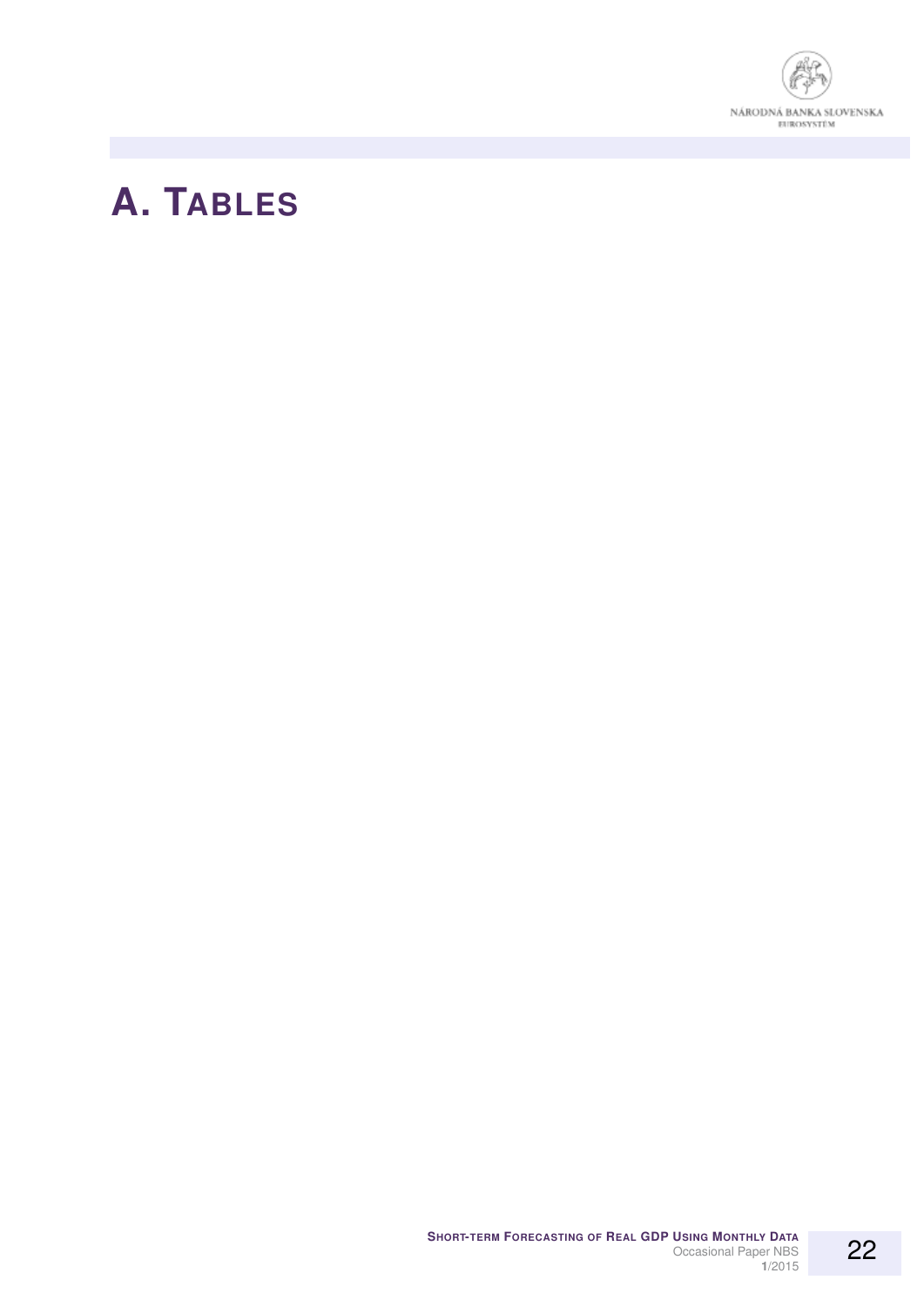| Type      | Series                                                         | Delay (weeks) | Transformation | Source      |
|-----------|----------------------------------------------------------------|---------------|----------------|-------------|
| Survey    | Industry confidence indicator, order books, sa                 | 0             |                | EC          |
| Survey    | Industry confidence indicator, export order books, sa          | 0             |                | EC          |
| Survey    | Industry confidence indicator, stocks of finished products, sa | 0             |                | EC          |
| Survey    | Industry confidence indicator, production expectations, sa     | 0             |                | EC          |
| Survey    | Selling price expectations, sa                                 | 0             |                | EC          |
| Survey    | Employment expectations for the months ahead, sa               | 0             |                | EC          |
| Survey    | Industrial confidence indicator                                | 0             |                | EC          |
| Survey    | Consumer confidence indicator                                  | 0             |                | EC          |
| Survey    | Retail confidence indicator                                    | 0             |                | EC          |
| Survey    | Construction confidence indicator                              | 0             |                | EC          |
| Survey    | Economic sentiment indicator                                   | 0             |                | EC          |
| Survey    | Consumers financial situation past 12m, sa                     | 0             |                | EC          |
| Survey    | Consumers financial situation over next 12 months, sa          | 0             |                | EC          |
| Survey    | Consumers general economic situation over last 12 months, sa   | 0             |                | EC          |
| Survey    | Consumers general economic situation over next 12 months       | 0             |                | EC          |
| Survey    | Price trends over last 12 months                               | 0             |                | EC          |
| Survey    | Price trends over next 12 months                               | 0             |                | EC          |
| Survey    | Unemployment expectations over next 12 months                  | 0             |                | EC          |
| Survey    | Major purchases at present                                     | 0             |                | EC          |
| Survey    | Major purchases over next 12 months                            | 0             |                | EC          |
| Survey    | Savings at present                                             | 0             |                | EC          |
| Survey    | Savings over next 12 months                                    | 0             |                | EC          |
| Survey    | Statement on financial situation of household                  | 0             |                | EC          |
| Financial | ECB base rate                                                  | 0             | Δ              | <b>ECB</b>  |
| Financial | Euribor/Bribor                                                 | 0             | Δ              | <b>EMMI</b> |
| Financial | 10y gov. bond yield (convergence criterion)                    | 2             | Δ              | Eurostat    |
| Financial | Spread 10y gov. bond yield vs base rate                        | 2             |                | See above   |
| Financial | Spread 10y gov. bond yield vs 3m money market rate             | 2             |                | See above   |
| Financial | Spread euribor vs base rate                                    | 0             |                | See above   |
| Output    | CLI amplitude adusted                                          | 7             |                | OECD        |
|           |                                                                |               |                |             |

#### Table 5: Data Description

NÁRODNÁ BANKA SLOVENSKA<br>Burosystům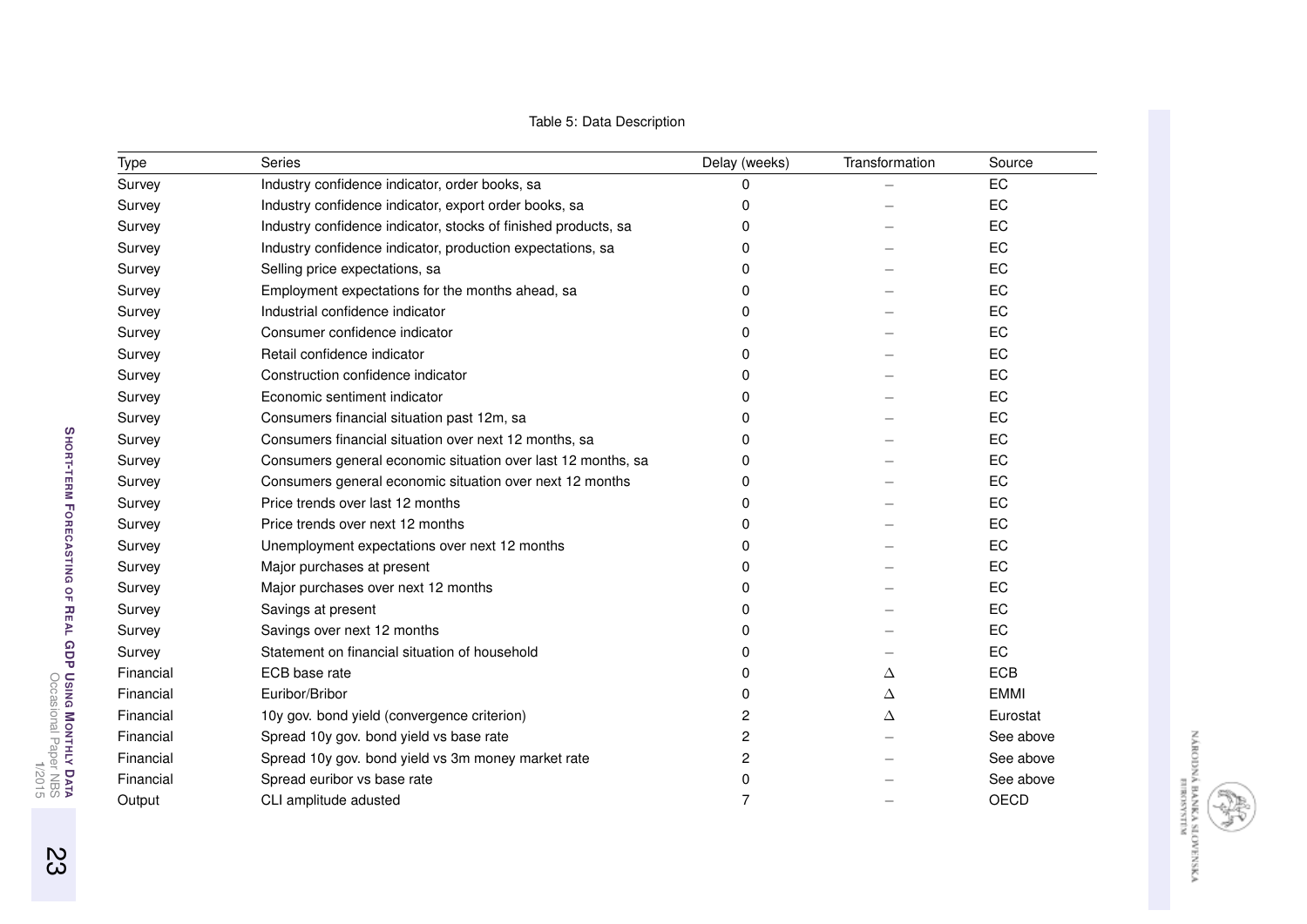| Output        | Manufacturing new orders, current prices, sa      | 7              | $\Delta \log$ | SO <sub>SR</sub> |
|---------------|---------------------------------------------------|----------------|---------------|------------------|
| Output        | Capital goods, new orders, current prices, sa     | 7              | $\Delta \log$ | SO <sub>SR</sub> |
| Output        | Consumer goods, new orders, current prices, sa    | 7              | $\Delta \log$ | SO <sub>SR</sub> |
| Output        | Industrial production, intermediate goods, sa     | 6              | $\Delta \log$ | SO <sub>SR</sub> |
| Labour market | Number of registered unemployed, sa               | 4              | $\Delta \log$ | Labour office    |
| Output        | Industrial production index, sa                   | 6              | $\Delta \log$ | SO <sub>SR</sub> |
| Labour market | Monthly employment, selected branches, sa         | 7              | $\Delta \log$ | SO <sub>SR</sub> |
| Prices        | <b>HICP level</b>                                 | 3              | $\Delta \log$ | SO <sub>SR</sub> |
| Prices        | HICP excluding energy level                       | 3              | $\Delta \log$ | SO <sub>SR</sub> |
| Labour market | Average monthly wages in selected branches, sa    | 7              | $\Delta \log$ | SO <sub>SR</sub> |
| Output        | Turnover in selected branches, sa, current prices | 7              | $\Delta \log$ | SO <sub>SR</sub> |
| Output        | Construction production, constant prices, sa      | 6              | $\Delta \log$ | SO <sub>SR</sub> |
| Trade balance | Import of goods, nominal, sa                      | 6              | $\Delta \log$ | <b>NBS</b>       |
| Trade balance | Export of goods, nominal, sa                      | 6              | $\Delta \log$ | <b>NBS</b>       |
| Trade balance | Goods trade balance, nominal, sa                  | 6              | Δ             | <b>NBS</b>       |
| Prices        | Producer price index, domestic market, nsa        | 5              | $\Delta \log$ | Eurostat         |
| Survey        | ESI EU                                            | 0              |               | EC               |
| Survey        | Ifo DE                                            | 0              |               | CESIfo           |
| Output        | Industrial production, DE, sa                     | 7              | $\Delta \log$ | Eurostat         |
| Output        | CLI amplitude adjusted, EA                        | $\overline{7}$ |               | OECD             |
| Survey        | Consumer confidence indicator EU                  | 0              |               | EC               |
| Financial     | Share Price Index, Germany                        | 3              | $\Delta \log$ | OECD             |
| Commodities   | Oil price, Brent, nsa, EUR                        | 0              | $\Delta \log$ | <b>ECB SDW</b>   |
| Financial     | USD/EUR                                           | 0              | $\Delta \log$ | <b>ECB SDW</b>   |
| Financial     | Nominal effective exchange rate                   | 1              | $\Delta \log$ | <b>NBS</b>       |
| Financial     | Real effective exchange rate, CPI                 | 5              | $\Delta \log$ | <b>NBS</b>       |
| Financial     | Real effective exchange rate, PPI                 | 5              | $\Delta \log$ | <b>NBS</b>       |
| Financial     | Real effective exchange rate, PPI manuf.          | 5              | $\Delta \log$ | <b>NBS</b>       |
| Survey        | Ifo DE, expectations                              | 0              |               | <b>CESIfo</b>    |
| Survey        | Order books, industry, EU                         | 0              |               | EC               |
| Survey        | Production expectations, industry, EU             | 0              |               | EC               |
| Survey        | Order books, industry, DE                         | 0              |               | EC               |
| Survey        | Production expectations, industry, DE             | 0              |               | EC               |
|               |                                                   |                |               |                  |

NÁRODNÁ BANKA SLOVENSKA<br>Burosystům

B